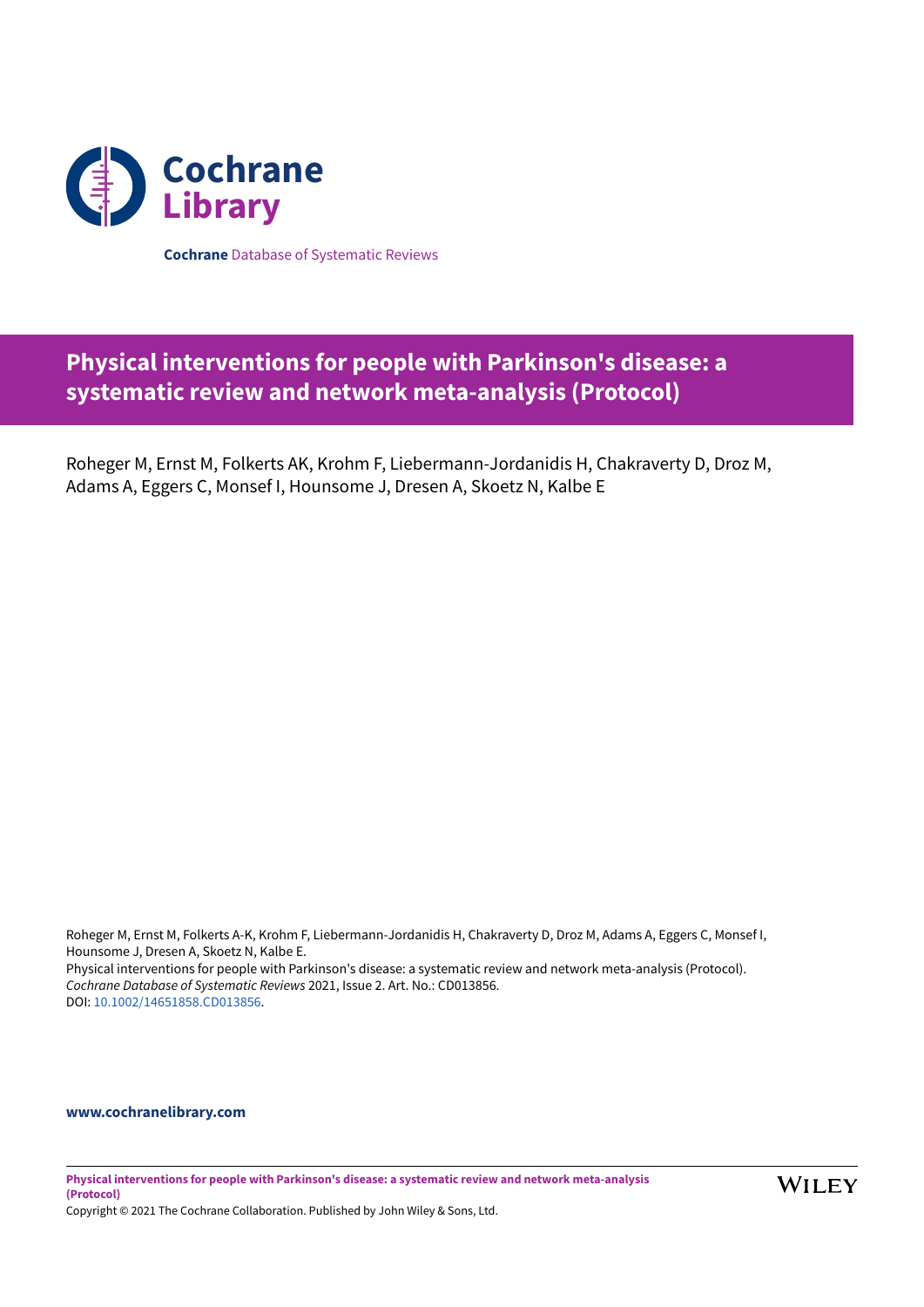

Trusted evidence.<br>Informed decisions.<br>Better health.

# **TABLE OF CONTENTS**

| <b>HFADFR</b>            |    |
|--------------------------|----|
| ABSTRACT                 |    |
| <b>BACKGROUND</b>        |    |
| <b>OBJECTIVES</b>        |    |
| MFTHODS                  |    |
| ACKNOWLEDGEMENTS         |    |
| <b>REFERENCES</b>        | 8  |
| APPENDICES               |    |
| <b>HISTORY</b>           | 15 |
| CONTRIBUTIONS OF AUTHORS | 15 |
| DECLARATIONS OF INTEREST | 15 |
| SOURCES OF SUPPORT       | 16 |
|                          |    |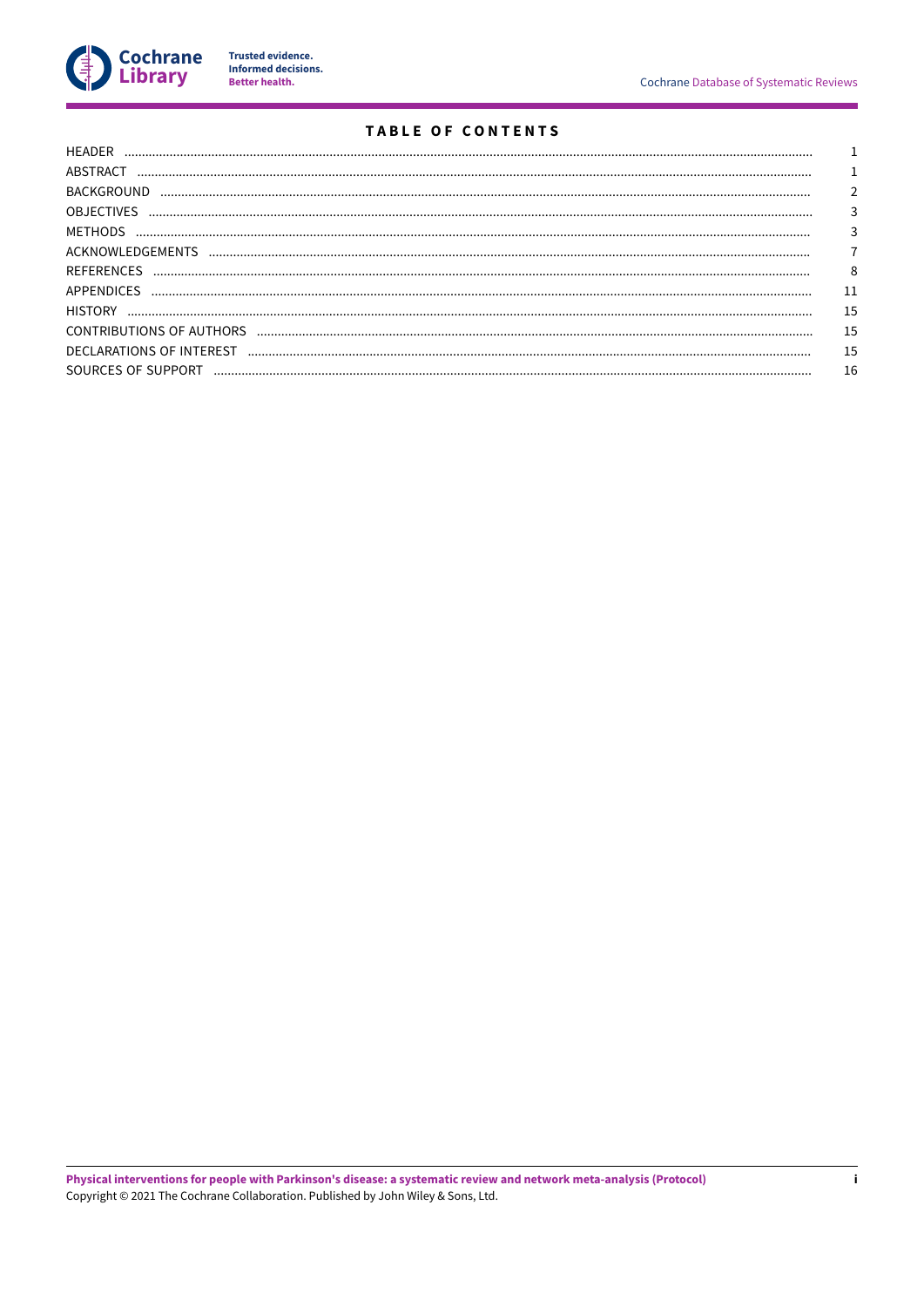## <span id="page-2-0"></span>**[Intervention Protocol]**

# **Physical interventions for people with Parkinson's disease: a systematic review and network meta-analysis**

Mandy Roheger<sup>1</sup>, Moritz Ernst<sup>2</sup>, Ann-Kristin Folkerts<sup>3</sup>, Fabian Krohm<sup>3</sup>, Hannah Liebermann-Jordanidis<sup>3</sup>, Digo Chakraverty<sup>3</sup>, Michelle Droz<sup>4</sup>, Anne Adams<sup>5</sup>, Carsten Eggers<sup>6</sup>, Ina Monsef<sup>2</sup>, Juliet Hounsome<sup>7</sup>, Antje Dresen<sup>8</sup>, Nicole Skoetz<sup>9</sup>, Elke Kalbe<sup>3</sup>

<sup>1</sup>Department of Neurology, Universitymedicine Greifswald, Greifswald, Germany. <sup>2</sup>Cochrane Haematology, Department I of Internal Medicine, Center for Integrated Oncology Aachen Bonn Cologne Duesseldorf, Faculty of Medicine and University Hospital Cologne, University of Cologne, Cologne, Germany. <sup>3</sup>Medical Psychology, Neuropsychology and Gender Studies and Center for Neuropsychological Diagnostics and Intervention (CeNDI), University of Cologne, Faculty of Medicine and University Hospital Cologne, Cologne, Germany. 4University of Cologne, Faculty of Medicine and University Hospital Cologne, Cologne, Germany. 5Institute of Medical Statistics and Computational Biology, Faculty of Medicine and University Hospital Cologne, University of Cologne, Cologne, Germany. <sup>6</sup>Department of Neurology, University Hospital Marburg, Marburg, Germany. <sup>7</sup>Liverpool Reviews and Implementation Group, University of Liverpool, Liverpool, UK. <sup>8</sup>Institute of Medical Sociology, Health Services Resarch, and Rehabilitation Science (IMVR), Faculty of Human Sciences and Faculty of Medicine and University Hospital Cologne, University of Cologne, Cologne, Germany. <sup>9</sup>Cochrane Cancer, Department I of Internal Medicine, Center for Integrated Oncology Aachen Bonn Cologne Duesseldorf, Faculty of Medicine and University Hospital Cologne, University of Cologne, Cologne, Germany

**Contact address:** Mandy Roheger, [mandy.roheger@uk-koeln.de.](mailto:mandy.roheger@uk-koeln.de)

**Editorial group:** Cochrane Movement Disorders Group. **Publication status and date:** New, published in Issue 2, 2021.

**Citation:** Roheger M, Ernst M, Folkerts A-K, Krohm F, Liebermann-Jordanidis H, Chakraverty D, Droz M, Adams A, Eggers C, Monsef I, Hounsome J, Dresen A, Skoetz N, Kalbe E. Physical interventions for people with Parkinson's disease: a systematic review and network meta-analysis (Protocol). *Cochrane Database of Systematic Reviews* 2021, Issue 2. Art. No.: CD013856. DOI: [10.1002/14651858.CD013856.](https://doi.org/10.1002%2F14651858.CD013856)

Copyright © 2021 The Cochrane Collaboration. Published by John Wiley & Sons, Ltd.

# **A B S T R A C T**

## <span id="page-2-1"></span>**Objectives**

This is a protocol for a Cochrane Review (intervention). The objectives are as follows:

To compare effects of different physical interventions in adult participants with Parkinson's disease on the improvement of motor functions and QoL and the reduction of adverse events.

To generate a clinically meaningful treatment ranking of physical interventions for Parkinson's disease using a network meta-analysis.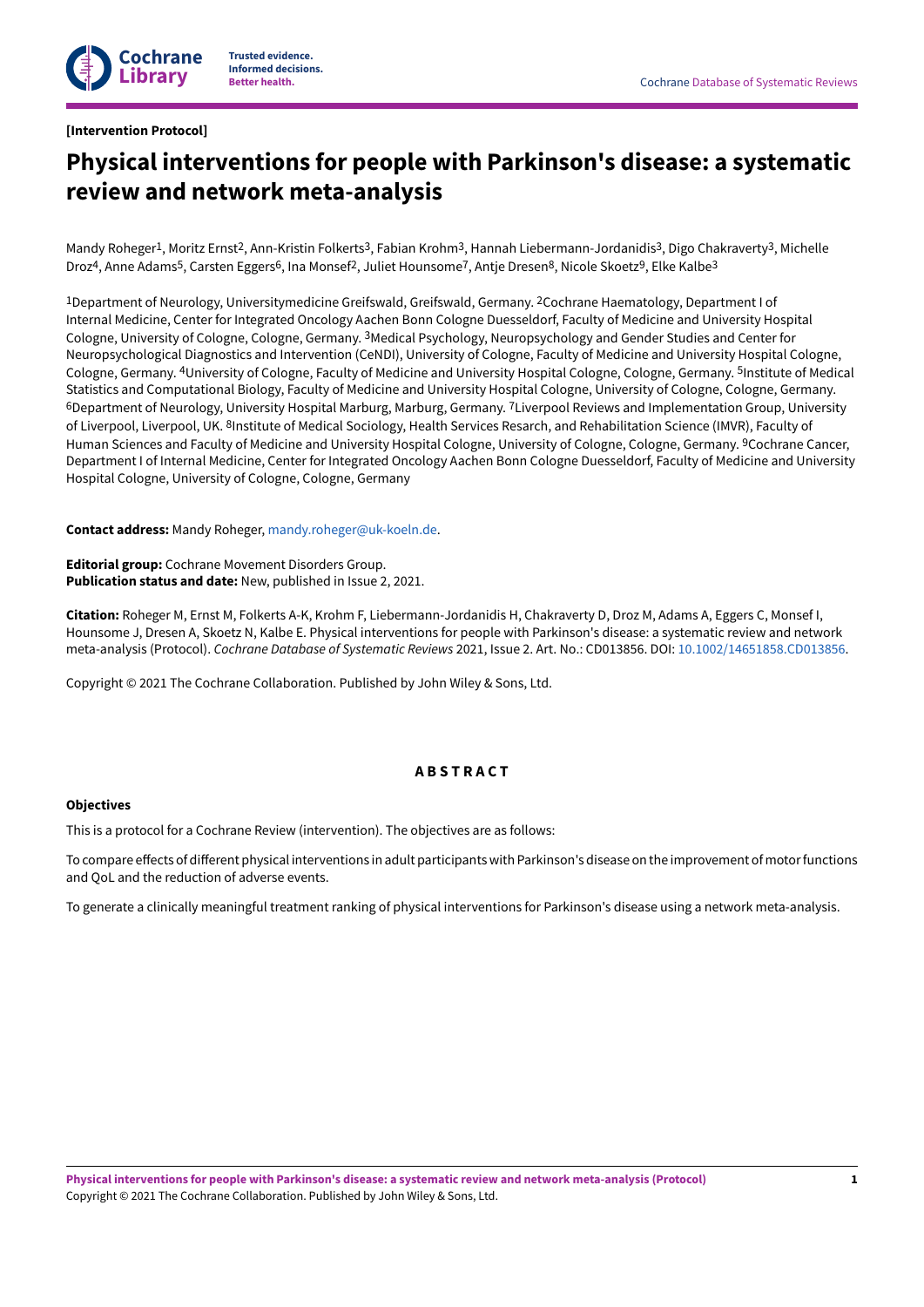# <span id="page-3-0"></span>**B A C K G R O U N D**

## **Description of the condition**

Parkinson's disease is the second most common neurodegenerative disease for people over 60 years of age ([De Lau](#page-9-1) [2006](#page-9-1)).

Parkinson's disease is associated with loss of dopaminergic neurons in the substantia nigra and the presence of Lewy bodies [\(Damier 1999\)](#page-9-2). The precise mechanisms of neurodegeneration are unclear but most likely involve both genetic and environmental factors ([Ascherio](#page-9-3) 2016).

Parkinson's disease is primarily characterized by progressive motor symptoms, including bradykinesia, muscular rigidity, rest tremor, and postural instability ([Hughes 1992](#page-10-0)). These features affect various aspects of mobility, such as gait, transfers, balance, and posture [\(Keus](#page-10-1) 2007). Furthermore, non-motor symptoms frequently occur in Parkinson's disease patients, such as anxiety, depression, fatigue, sleep disturbance, and sensory symptoms [\(Shulman 2001\)](#page-11-0), as well as cognitive dysfunctions ranging from mild cognitive impairment to Parkinson's disease dementia ([Muslimović](#page-10-2) 2005). Motor and non-motor symptoms cause substantial functional limitations and a reduction of the quality of life (QoL) of the patients and their caregivers [\(Martinez-Martin](#page-10-3) 2011).

Parkinson's disease remains a clinical diagnosis typically based on the presence of a combination of cardinal motor features, associated and exclusionary symptoms, and response to dopaminergic treatment (Rao [2003](#page-11-1); [Rizek](#page-11-2) 2016).

Incidence rates of Parkinson's disease based on prospective population-based studies range from 8 to 18 per 100,000 personyears. Incidence of Parkinson's disease is rare before 50 years of age and increases sharply after 60 years of age [\(De Lau 2006](#page-9-1)).

Most but not all epidemiological studies suggest that men have a higher risk than women to develop Parkinson's disease [\(De Lau](#page-9-1) [2006](#page-9-1); [Moisan 2016;](#page-10-4) [Pringsheim 2014](#page-11-3)). Life expectancy is reduced in people with Parkinson's disease ([De Lau 2006\)](#page-9-1).

With approximately 6.1 million people with Parkinson's disease worldwide, the global burden of Parkinson's disease has more than doubled over the past generation, and it is likely to increase further due to demographic change ([Dorsey](#page-9-4) 2018).

#### **Description of the intervention**

Pharmacological agents, such as levodopa, dopamine agonists, and monoamine oxidase B inhibitors, have been central to the treatment of motor symptoms in Parkinson's disease ([Rizek](#page-11-2) 2016). Surgical treatment, such as deep brain stimulation, is another widely investigated intervention that may be useful for some Parkinson's disease patients (Aum [2018\)](#page-9-5).

Recently, an increasing number of studies has been investigating the potential of non-pharmacological and nonsurgical interventions, such as exercise and physical interventions, in managing motor and non-motor symptoms in Parkinson's disease.

In systematic reviews and clinical guidelines, physical interventions for people with Parkinson's disease are defined as interventions

that focus on the enhancement of muscle strength, aerobic capacity, balance, gait, and functional mobility by means of cueing, cognitive movement strategies, and physical exercises (e.g. [Keus](#page-10-5) [2014;](#page-10-5) [Tomlinson](#page-11-4) 2013).

Positive effects of several physical interventions in people with Parkinson's disease have been observed in recent systematic reviews, such as short-term benefits of physiotherapy on motor symptoms and activities of daily living ([Tomlinson](#page-11-4) 2013), positive effects of Nordic walking on motor and non-motor symptoms [\(Bombieri 2017\)](#page-9-6), and improved balance and well-being through tai chi training [\(Ćwiękała-Lewis](#page-9-7) 2017). Physical activity was found to have a positive impact on physical and functional capacities but only moderate effects on Parkinson's disease-specific symptoms and psychosocial aspects [\(Lauzé](#page-10-6) 2016).

Furthermore, physical activity was found to have a positive impact on the global burden of non-motor symptoms, including depression, apathy, fatigue, daytime sleepiness, sleep, and cognition ([Cusso](#page-9-8) 2016).

Investigations of the long-term effects of exercise and physical therapy interventions (including, multi-modal physical therapy, progressive resistance training, aerobic training, gait and balance training, tai chi, and dance) found that these interventions modify long-term motor symptoms and physical functioning in people with Parkinson's Disease, with balance training having the longest carry-over effects, followed by gait and tai chi training ([Mak 2017](#page-10-7)).

Physical interventions appear to be relatively safe. Although data on adverse events were rare in most studies included in previous systematic reviews on physical interventions for Parkinson's disease, studies that provided data on this outcome reported either none, or no serious adverse events [\(Bombieri 2017](#page-9-6); [Ćwiękała-Lewis](#page-9-7) [2017;](#page-9-7) [Tomlinson](#page-11-4) 2013).

A review of long-term effects of exercise and physical activity for Parkinson's disease that included 46 studies, reported that adverse events were published in 25 studies, of which 10 reported injuries that were sustained during training, and 28 studies noted falls and minor injuries that did not require medical attention. Further adverse events reported were hypotension, lightheadedness or dizziness, joint pain or muscle soreness, injury-induced shoulder pain, fatigue, and discomfort due to devices (i.e. due to the harness of a robotic gait trainer in one study). Given the total number of participants in the 25 studies ( $n = 792$ ), the authors regarded the overall risk of adverse events as low and the interventions as safe and well tolerated [\(Mak 2017](#page-10-7)).

Nevertheless, it has to be noted that adverse events may have occurred in studies without being recorded or reported, potentially leading to an underestimation of the safety of physical interventions.

## **How the intervention might work**

There is a vast amount of evidence that physical interventions substantially induce neuroplasticity and enhance brain health in both motor and cognitive circuits in Parkinson's disease. Neuroplasticity is the brain's ability to modify existing neural networks by adding or reorganizing synapses. However, evidence on structural and functional brain changes in participants is lacking yet, and one can deduce Parkinson's disease-specific effects of physical interventions only from animal studies. In rodent models

**Physical interventions for people with Parkinson's disease: a systematic review and network meta-analysis (Protocol)** Copyright © 2021 The Cochrane Collaboration. Published by John Wiley & Sons, Ltd.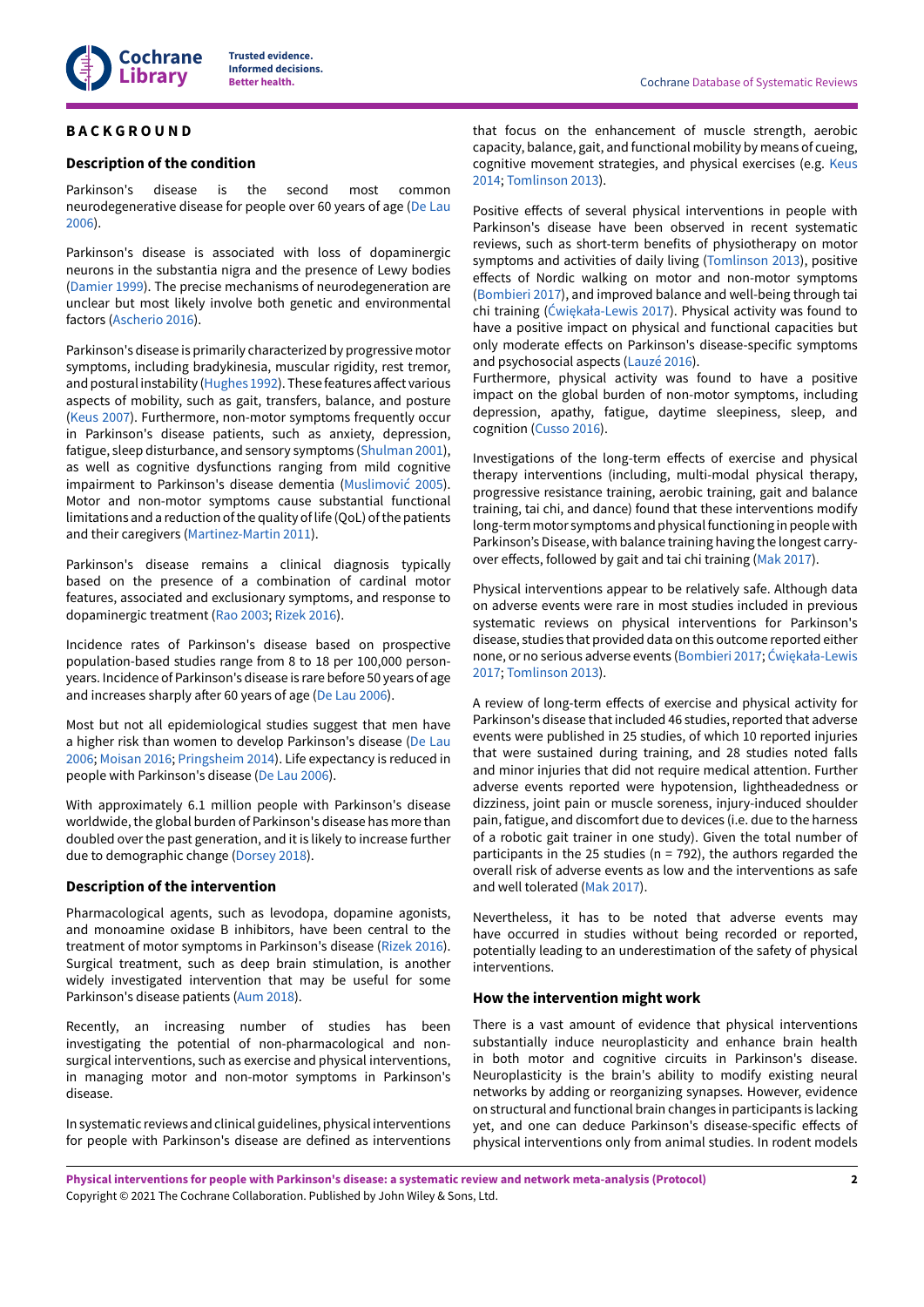

of Parkinson's disease, forced or voluntary physical exercises have neuroprotective effects as the release of neurotrophic factors (e.g. brain-derived neurotrophic factor, glial-derived neurotrophic factor) increases [\(Cohen 2003\)](#page-9-9). These animal models also showed compensatory changes in dopaminergic neurons of the basal ganglia. For example, dopamine neurotransmission increases through enhanced vesicular release and decreasing dopamine clearance in the synaptic cleft due to reduced dopamine reuptake [\(Petzinger](#page-11-5) 2007). Furthermore, the efficacy of neurotransmission increases because of enhanced dopamine D2 receptor expression in remaining dopaminergic neurons and their targets ([Yin 2009\)](#page-12-1).

#### **Why it is important to do this review**

The increasing number of trials assessing physical interventions demonstrates the growing interest in non-pharmacological and non-surgical interventions for the treatment of Parkinson's disease.There are several systematic reviews and meta-analyses focusing on one type (e.g. [Bombieri 2017;](#page-9-6) [Ćwiękała-Lewis](#page-9-7) 2017; [Dockx](#page-9-10) 2016; Dos [Santos](#page-9-11) 2017), and there are some that focus on several types (e.g. [Tomlinson](#page-11-4) 2013; [Tomlinson](#page-11-6) 2014).

However, the relative benefit of these interventions in improving motor functions, QoL, and reducing adverse events remains unclear.

Therefore, we want to conduct a comprehensive systematic review comparing all types of physical intervention in a network metaanalysis combining direct and indirect evidence.

When the methodological assumptions are met, network metaanalysis allows the estimation of metrics for all possible comparisons in the same model and enables analyses of direct and indirect evidence simultaneously. Such analyses would enable ranking of different treatments for specific outcomes. Such ranking could be highly relevant for participants and clinicians when making clinical decisions on non-pharmacological and nonsurgical Parkinson's disease treatment, or when participants wish to integrate more physical training in their daily life.

## <span id="page-4-0"></span>**O B J E C T I V E S**

To compare effects of different physical interventions in adult participants with Parkinson's disease on the improvement of motor functions and QoL and the reduction of adverse events.

To generate a clinically meaningful treatment ranking of physical interventions for Parkinson's disease using a network metaanalysis.

# <span id="page-4-1"></span>**M E T H O D S**

## **Criteria for considering studies for this review**

#### **Types of studies**

We will include randomized controlled trials (RCTs). We will include both full-text and abstract publications if sufficient information on study design, characteristics of participants, and interventions are provided. We will include trials with participants receiving physical interventions in at least one treatment arm. In the case of crossover trials, we will analyse only the first period of the trial. There will be no limitations with respect to length of follow-up.

We will exclude cluster RCTs, non-randomized trials, case reports, and clinical observations.

## **Types of participants**

We will include trials involving adult participants ( $\geq 18$  years of age) with a confirmed diagnosis of idiopathic Parkinson's disease (at least 90% with idiopathic Parkinson's disease of the sample). We will include participants of all cognitive stages (without cognitive impairment, with mild cognitive impairment, with dementia). We will not impose any restriction regarding sex or educational level of the participants.

We will exclude trials involving participants with atypical parkinsonism (e.g. drug-induced parkinsonism, vascular parkinsonism).

We assume that participants who fulfil the inclusion criteria are equally eligible to be randomized to any of the interventions we plan to compare.

#### **Types of interventions**

We will include trials comparing different physical interventions according to an adapted version of the ProFaNE taxonomy (a naming and classification system developed for falls-prevention interventions [\(Lamb 2011](#page-10-8)), with each other or with a control group.

We will include trials involving physical training, exercise, or motor training as one main component of the intervention. Interventions need to comprise structured exercise. Interventions may include various training contents, be delivered in various environments, and incorporate diverse training devices (e.g. treadmill, physiotherapy, aerobic exercises, boxing, qigong, karate, bicycle exercises, strength training, Lee Silverman Voice Training BIG (LSVT BIG), Nordic walking, virtual reality exercises, dance therapy, balance training, gait training, aqua therapy, yoga, tai chi). We will include interventions that are conducted in either a group or an individual setting, lasting for at least five sessions under supervision, interventions consisting of either continuous training or interval training, and combined interventions only if physical training is the main component of the intervention. Concomitant supportive treatment should not differ between study arms.

We will group similar interventions based on an adaptation of the ProFaNE taxonomy ([Lamb 2011](#page-10-8)). As recommended by authors of a Cochrane Review who applied the taxonomy to categorize exercise interventions for falls prevention ([Sherrington](#page-11-7) 2019), we will provide information on our operationalization of the system.

Our decision set will include all interventions that use structured exercise and may be categorized using the following categories:

- gait, balance, and functional training;
- strength and resistance;
- flexibility;
- 3D dance;
- 3D mind-body;
- 3D aqua;
- endurance:
- virtual reality (VR);
- LSVT BIG;
- multiple components.

We expect that many studies will use an active or a passive control group as comparators against the interventions included in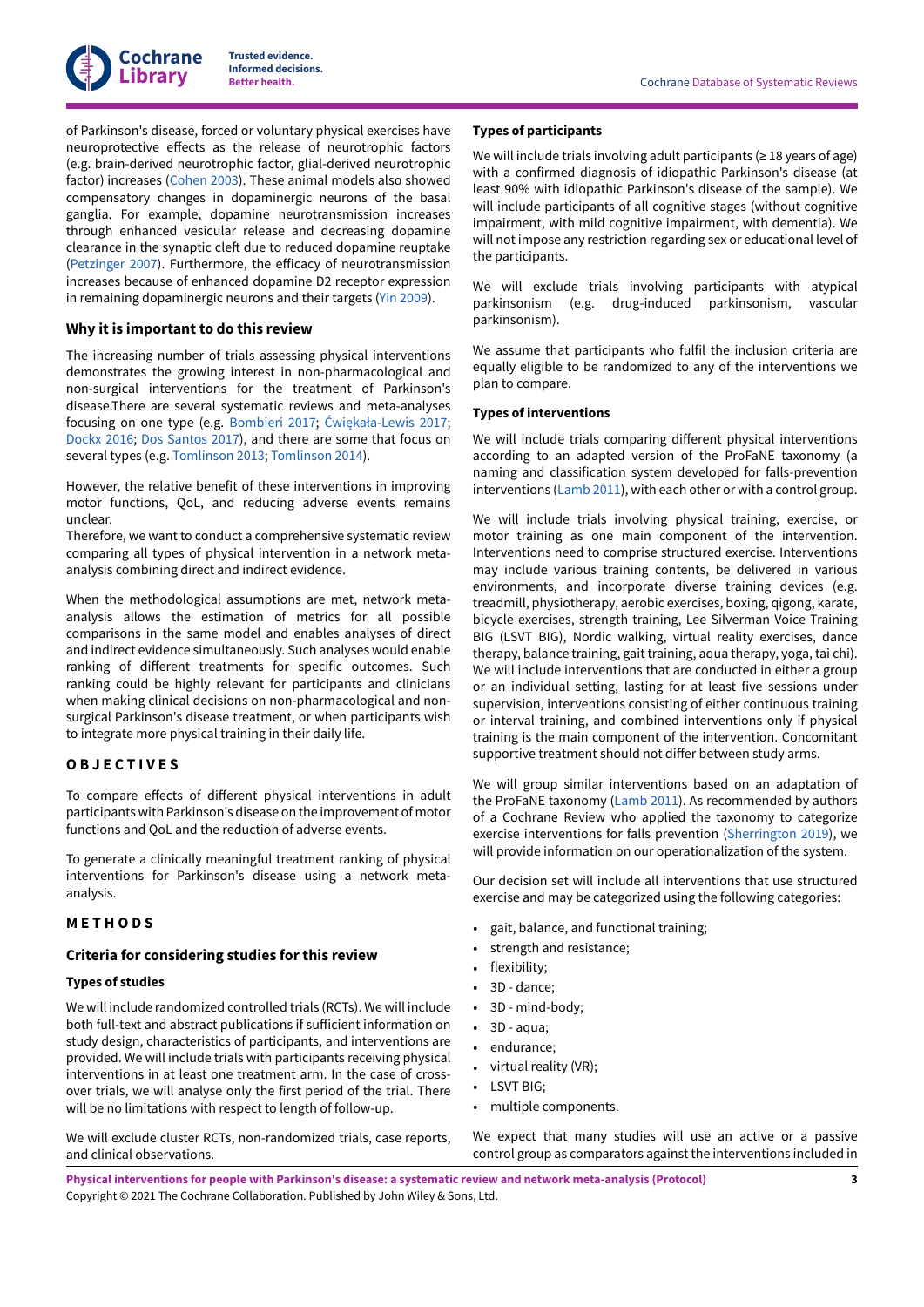our decision set and, therefore, improve inferences among these when included in the network. Therefore, we will include these interventions in our supplementary set.

We define 'active control groups' as groups receiving a structured, supervised, non-physical intervention (i.e. that may be not be categorized using the abovementioned categories, e.g. handwriting training, communication training).

We define 'passive control groups' as groups not receiving a structured, supervised intervention (e.g. waiting list, no treatment, treatment-as-usual, advice only, unstructured general activity).

Should no direct evidence from RCTs exist and the trials be considered sufficiently similar with respect to the participant population, to ensure the transitivity assumption of network metaanalysis, we will obtain indirect estimates of intervention effectsvia the network calculations.

## **Types of outcome measures**

**Cochrane Library**

We will include all trials fulfilling our inclusion criteria, irrespective of whether or not the outcomes of interest listed in the following section are reported.

Wewill estimate the relative rankingofthe competing interventions according to the outcomes described in the following section. We will produce network plots for each outcome displaying the amount of evidence.

We will consider only outcomes measured using validated instruments.

When multiple outcome measures are reported, we will give preference according to the order in which they are listed in the following section.

#### *Primary outcomes*

- Clinician-rated impairment and disability (measured, e.g., with the Movement Disorder Society-Sponsored Revision of the Unified Parkinson's Disease Rating Scale (MDS-UPDRS III, motor score) ([Goetz](#page-9-12) 2008); the Unified Parkinson's Disease Rating Scale (UPDRS III, motor score, designed to assess motor impairment and disability in Parkinson's disease) [\(Fahn](#page-9-13) 1987); the Hoehn & Yahr scale (used to describe how symptoms of Parkinson's disease progress) ([Hoehn 1967\)](#page-9-14), the Webster Rating Scale (assessment of severity of disease and clinical impairment against 10 items) ([Webster](#page-11-8) 1968), the Columbia University Rating Scale (assessment of motor impairment and activities of daily living against 13 items) (Yahr [1969\)](#page-11-9), etc.).
- Patient-rated QoL (measured, e.g., with the Parkinson's Disease Questionnaire 39 (PDQ-39, a Parkinson's diseasespecific health-related QoL questionnaire containing 39 items divided among eight domains) [\(Jenkinson 1997](#page-10-9); [Peto](#page-11-10) [1995\)](#page-11-10),Parkinson's Disease Questionnaire 8 - short-form of the PDQ-39 [\(Jenkinson 1997aa](#page-10-10)), EuroQol (EQ-5D) - generic QoL questionnaire containing five items [\(EuroQol](#page-9-15) Group 1990), etc).

#### *Secondary outcomes*

• Freezing of gait (measured with the Freezing of Gait Questionnaire (measures the freezing of gait in people with Parkinson's disease)).

- Functional mobility and balance (measured with the Timed Up & Go (measures time taken in seconds for a person to get up from a chair, walk a certain distance (usually three meters), turn around, and walk back to the chair and sit down) [\(Podsiadlo](#page-11-11) [1991\)](#page-11-11)).
- Adverse events (number of participants with any adverse event).

#### *Timing of outcome assessment*

We will evaluate outcomes assessed shortly  $(s$  six weeks) after the intervention. If multiple assessments within this interval are reported, we will evaluate the assessment closest to the end of the intervention.

We will evaluate adverse events measured at any time up to six weeks after the intervention.

## **Search methods for identification of studies**

## **Electronic searches**

We will adapt search strategies as suggested in Chapter 4 of the Cochrane Handbook for Systematic Reviews of Interventions [\(Lefebvre](#page-10-11) 2020). We will apply no language restrictions to reduce language bias. We will use medical subject headings (MeSH) or equivalent and text word terms.

We will conduct searches tailored to each of the following databases and trial registries:

- CENTRAL (via The Cochrane register of Studies Online)
- MEDLINE (via OvidSP; for a preliminary version of the search strategy, see [Appendix 1](#page-12-2))
- Embase (via OvidSP)
- CINAHL (via EBSCO)
- SPORTDiscus (via EBSCO)
- AMED (Allied and Complementary Medicine; via OvidSP)
- REHABDATA (www.naric.com/?q=en/rehabdata)
- PEDro (Physiotherapy Evidence Database; www.pedro.org.au)
- EU Clinical Trials Register (www.clinicaltrialsregister.eu/ctrsearch/search)
- World Health Organization International Clinical Trials Registry Platform (www.who.int/ictrp/search/en)
- ClinicalTrials.gov (www.clinicaltrials.gov)
- ISRCTN registry (www.isrctn.com)

This search which will be complemented by a handsearch of the most recent conferences if not already included, will cover the following conferences:

- International Congress of Parkinson's Disease & Movement Disorders (from 2010)
- American Academy of Neurology (from 2008)
- European Academy of Neurology (from 2015)
- International Association of Parkinsonism and Related Disorders (from 2009)

#### **Searching other resources**

Furthermore, we will handsearch references of all identified trials, relevant review articles, and current treatment guidelines for further literature. We will contact authors of relevant studies and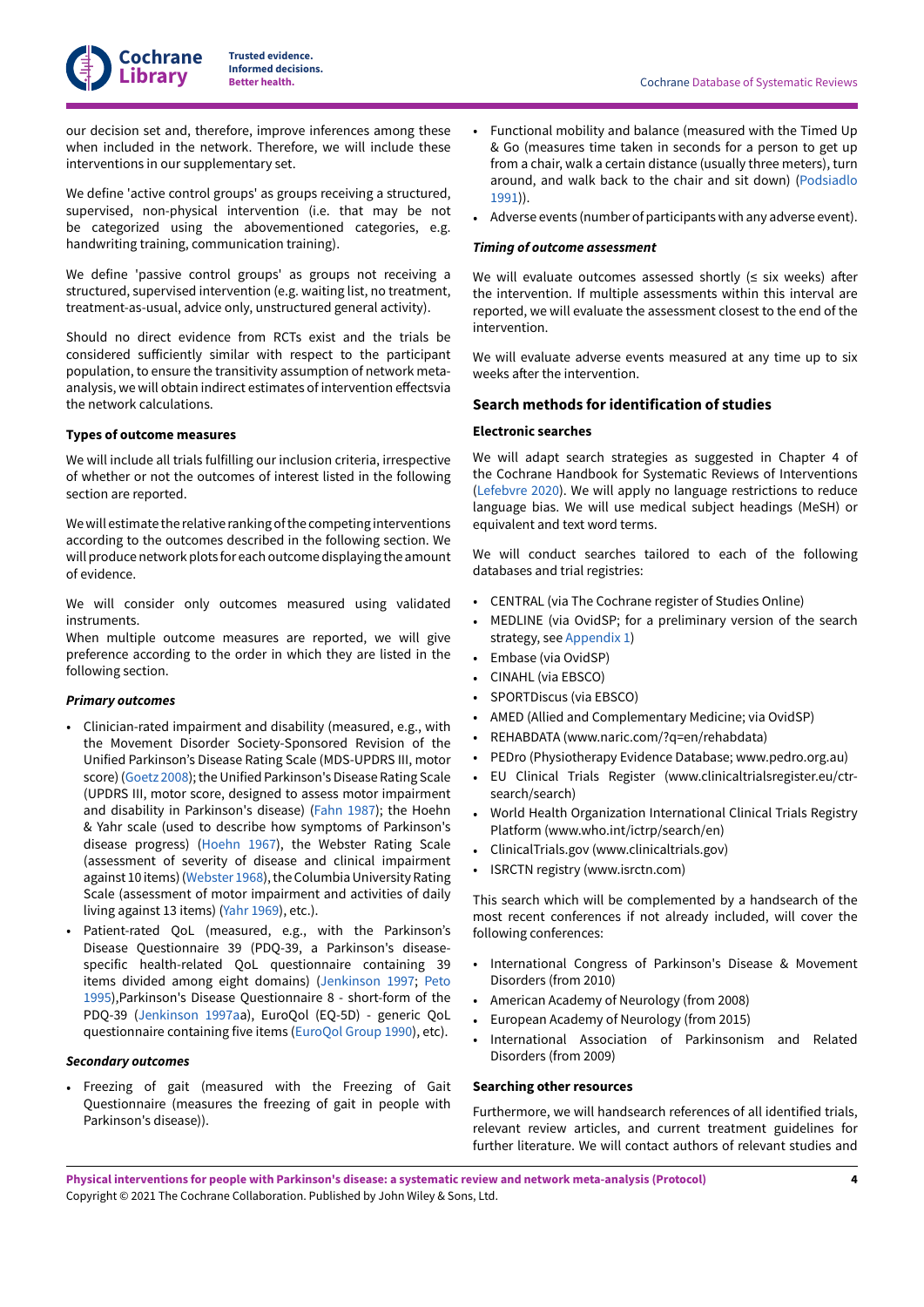study groups who are known to be active in the field of physical interventions in Parkinson's disease for unpublished material or further information on ongoing studies.

## **Data collection and analysis**

**Cochrane Library**

#### **Selection of studies**

One review author [ME] will screen the results and remove titles that clearly do not satisfy the inclusion criteria. Following this initial screening, two review authors [ME, AF] will independently screen the remaining results for eligibility by reading the abstracts and obtain full-text copies of potentially eligible studies. In the case of disagreement or if it is unclear whether we should include an abstract or not, we will assess the full-text publication for further discussion. If still no consensus can be reached, a third author [MR] will adjudicate.

Two review authors [ME, AF] will read the studies independently to select relevant studies, and in the event of disagreement, a third author [MR] will adjudicate.

We will not anonymize the studies before assessment. We will include a Preferred Reporting Items for Systematic Reviews and Meta-Analyses (PRISMA) flow chart in the full review that will show the status of identified studies [\(Moher 2009\)](#page-10-12), as recommended in Part 1, Chapter III of the *Cochrane Handbook for Systematic Reviews of Interventions* (Page [2020a](#page-10-13)). We will report the review in accordance with the PRISMA extension for network meta-analysis [\(Hutton](#page-10-14) 2015).

We will include studies in the 'Characteristics of included studies' irrespective of whether measured outcome data are reported in a 'usable' way. There will be no language restrictions, and articles will be translated if not published in English language. We will record excluded studies in the 'Characteristics of excluded studies'.

## **Data extraction and management**

Two review authors [ME, AF] will extract data using a standardized data extraction form. If the authors are unable to reach a consensus, we will consult a third review author [MR] for the final decision. If required, we will contact the authors of specific studies for supplementary information ([Li 2020\)](#page-10-15). After we have reached agreement, we will enter data into Review Manager 5 ([RevMan](#page-11-12) [2014](#page-11-12)).

We will extract the following information:

- general information: author, title, source, publication date, country, language, duplicate publication;
- quality assessment: sequence generation, allocation concealment, blinding (participants, personnel, outcome assessors), incomplete outcome data, selective outcome reporting, other sources of bias;
- study characteristics: trial design, setting, source of participants, statistical methods (power calculations, subgroup analysis), treatment cross-overs, compliance with assigned treatment, discontinuation, time point of randomization, length of followup;
- participant characteristics: participant details (baseline demographics such as age, sex), number of participants recruited, allocated, or evaluated, participants lost to follow-up, disease severity, cognitive stage, physical capability;
- intervention: type, frequency, setting, supervision;
- outcomes: motor outcomes (clinician-rated impairment and disability, freezing of gait, functional mobility and balance), patient-rated QoL, adverse events;
- notes: sponsorship or funding for trial and notable conflicts of interest of authors, trial registry record information (e.g. NCT numbers).

We will collate multiple reports of the same study, so that each study rather than each report is the unit of interest in the review. We will collect characteristics of the included studies in sufficient detail to populate a table of 'Characteristics of included studies' in the full review. For the outcomes, if both effect sizes with SDs or SEs and raw data are reported, we will collect the effect sizes with SDs or SEs originally reported by the authors of the trial. We will evaluate the impact of potential effect modifiers in the context of the transitivity assumption (see [Subgroup](#page-8-1) analysis and investigation of [heterogeneity](#page-8-1) section).

## **Assessment of risk of bias in included studies**

We will use the Risk of Bias tool (RoB 2.0) to assess risk of bias for all outcomes included in the 'Summary of findings' table [\(Sterne](#page-11-13) [2019\)](#page-11-13).

We will assess the effect of assignment to intervention (the intention-to-treat effect).

The tool implements signalling questions for each domain leading to low, high, or some concern for risk of bias.

We will make the answers to these signalling questions available in the appendix.

Two review authors [ME, AF] will independently assess risk of bias for each outcome, and if they are unable to reach a consensus, we will consult a third review author [MR] for a final decision.

We will address the following domains covering all types of bias that can affect results of randomized trials:

- bias arising from the randomization process;
- bias due to deviations from intended interventions;
- bias due to missing outcome data;
- bias in measurement of the outcome;
- bias in selection of the reported result.

#### **Measures of treatment effect**

#### **Relative treatment effects**

We will use intention-to-treat data to calculate treatment effects. For continuous outcomes, we will calculate mean differences (MDs), including 95% confidence intervals (CIs), when assessed with the same instrument; otherwise we will calculate standardized mean differences (SMDs), including 95% CIs. We will convert SMDs back to MDs on the most frequently reported scale and interpret findings with respect to a minimum clinically important difference on the respective scale (e.g. 2.5 points (95% CI 2.3 to 2.7) on the UPDRS III, motor score [\(Shulman 2001\)](#page-11-0)).

For binary outcomes, we will extract number of participants and number of events per arm and calculate risk ratios (RRs) with 95% CIs for each trial.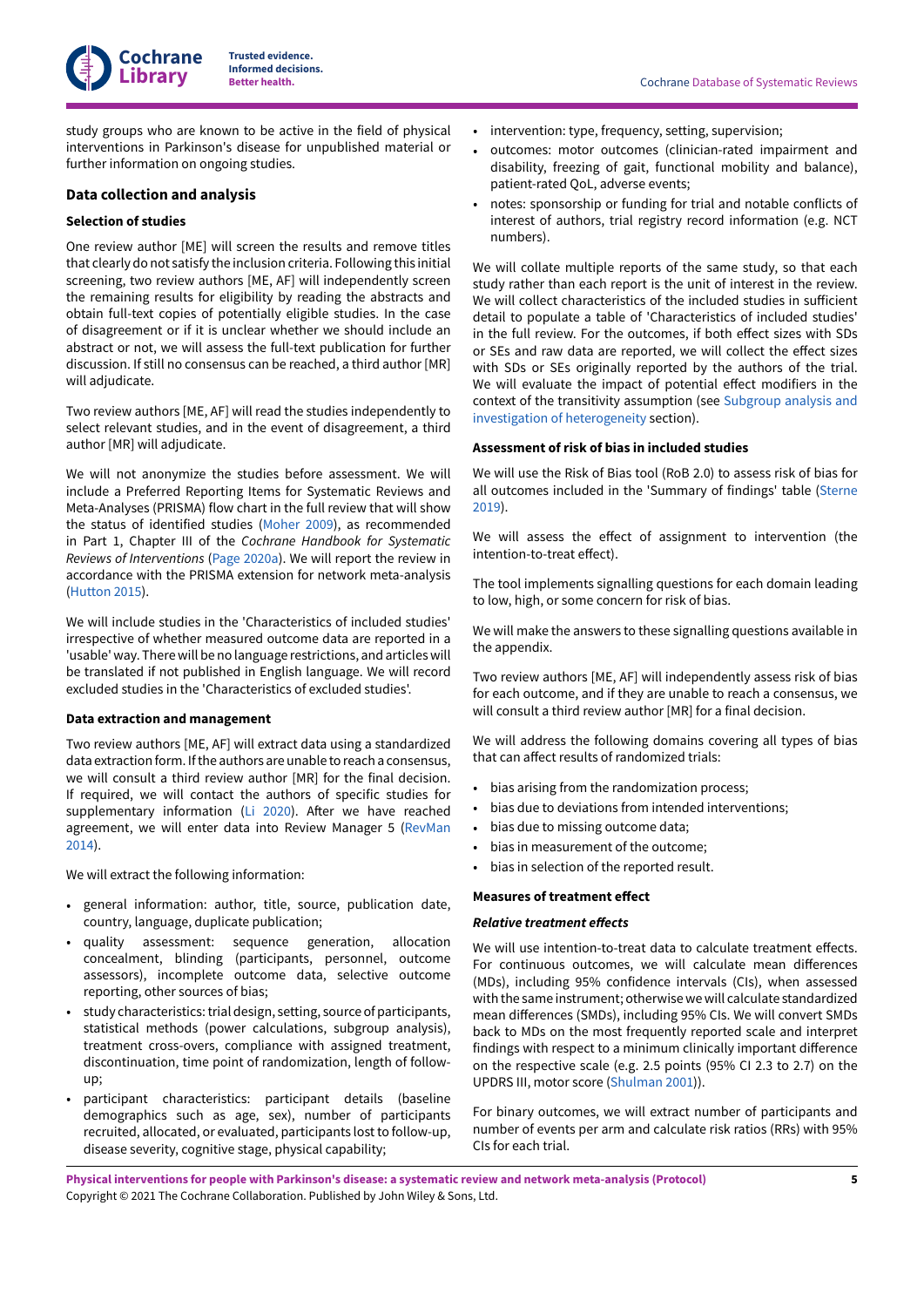

#### *Relative treatment ranking*

We will obtain a treatment hierarchy using P values ([Rücker](#page-11-14) 2015). P values allow ranking treatments on a continuous 0 to 1 scale in a frequentist network meta-analysis. Since ranking according to P values is a probability ranking, we will report not only P values but also network estimates along with corresponding 95% CIs.

## **Unit of analysis issues**

## *Studies with multiple treatment groups*

As recommended in Chapter 23.3.4 of the *Cochrane Handbook for Systematic Reviews of Interventions* ([Higgins 2020\)](#page-9-16), for studies with multiple treatment groups, we will combine arms as long as they can be regarded as subtypes of the same intervention. When arms cannot be pooled this way, we will include multi-arm trials using a network meta-analysis approach that accounts forthe within-study correlation between the effect sizes by reweighting all comparisons of each multi-arm study [\(Rücker](#page-11-15) 2012; [Rücker](#page-11-16) [2014](#page-11-16)). For pairwise meta-analysis, we will treat multi-arm studies as multiple independent comparisons and will not combine these data in any analysis.

## **Dealing with missing data**

As suggested in Chapter 10 of the *Cochrane Handbook for Systematic Reviews of Interventions* [\(Deeks 2020](#page-9-17)), we will take the following steps to deal with missing data. Whenever possible, we will contact the original investigators to request relevant missing data. If the number of participants evaluated for a given outcome is not reported, we will use the number of participants randomized per treatment arm as the denominator. If only percentages but no absolute number of events are reported for binary outcomes, we will calculate numerators using percentages. If estimates for means and SDs are missing, we will calculate these statistics from reported data whenever possible, using approaches described in Chapter 10 of the *Cochrane Handbook for Systematic Reviews of Interventions* [\(Deeks 2020](#page-9-17)). If SDs are missing and we are not able to calculate them from reported data, we will calculate values according to a validated imputation method ([Furukawa](#page-9-18) 2006). If data are not reported numerically but graphically, we will estimate missing data from figures. We will perform sensitivity analyses to assess how sensitive results are to imputing data in some way. We will address in the Discussion section the potential impact of missing data on findings of the review.

## **Assessment of heterogeneity**

## *Assessment of clinical and methodological heterogeneity within treatment comparisons*

To evaluate the presence of clinical heterogeneity, we will generate summary statistics for the important clinical and methodological characteristics across all included studies. Within each pairwise comparison, we will assess the presence of clinical heterogeneity by visually inspecting the similarity of these characteristics.

#### *Assessment of transitivity across treatment comparisons*

To infer about the assumption of transitivity, we will assess whether the included interventions are similar when they are evaluated in RCTs with different designs. Furthermore, we will compare the distribution of the potential effect modifiers across the different pairwise comparisons. For each set of studies, grouped by treatment comparison, we will create a table of important clinical

and methodological characteristics (e.g. age, sex, and cognitive stage of participants, length of intervention, disease duration, disease severity, physical capability). We will visually inspect the similarity of these factors, including the inclusion and exclusion criteria of every trial in the network. Yet, due to our research question, there is a high diversity of the investigated interventions in the network. However, because of the narrow inclusion criteria, we expect transitivity across our treatment comparisons.

#### *Assessment of statistical heterogeneity and inconsistency*

• To evaluate the presence of heterogeneity and inconsistency in the entire network, we will give the generalised heterogeneity statistic  $Q_{total}$  and the generalised  $I^2$  statistic as described in [Schwarzer](#page-11-17) 2015. We will use the decomp.design command in the R package netmeta version 1.0-1 or decomposition of the heterogeneity statistic into a Q statistic for assessing the heterogeneity between studies with the same design (R [Core](#page-11-18) [Team](#page-11-18) 2019; [Rücker](#page-11-19) 2019), and a Q statistic for assessing the designs inconsistency to identify the amount of heterogeneity or inconsistency within as well as between designs. To evaluate the presence of inconsistency locally, we will compare direct and indirect treatment estimates of each treatment comparison. This can serve as a check for consistency of a network metaanalysis ([Dias 2010](#page-9-19)). For this purpose, we will use the netsplit function in the R package netmeta version 1.0-1, which enables us to split the network evidence into direct and indirect contributions (R Core [Team](#page-11-18) 2019; [Rücker](#page-11-19) 2019). For each treatment comparison, we will present direct and indirect treatment estimates plus the network estimate using forest plots. In addition, for each comparison, we will give the Z value and P value of test for disagreement (direct versus indirect). It should be noted that in a network of evidence there may be many loops, and with multiple testing there is an increased likelihood that we might find an inconsistent loop by chance. Therefore, we will be cautious when deriving conclusions from this approach.

If we find substantive heterogeneity, inconsistency, or both, we will explore possible sources by performing prespecified sensitivity and subgroup analyses (Subgroup analysis and [investigation](#page-8-1) of [heterogeneity](#page-8-1)). In addition, we will review the evidence base, reconsider inclusion criteria, and discuss the potential role of unmeasured effect modifiers to identify further sources.

We will interpret I<sup>2</sup> values according to Chapter 9.5.2 of the *Cochrane Handbook for Systematic Reviews of Interventions* [\(Deeks](#page-9-17) [2020\)](#page-9-17) as follows:

- 0% to 40% might not be important;
- 30% to 60% may represent moderate heterogeneity;
- 50% to 90% may represent substantial heterogeneity;
- 75% to 100% represents considerable heterogeneity.

We will use the P value of the Chi<sup>2</sup> test only for describing the extent of heterogeneity and not for determining statistical significance. In addition, we will report Tau2, the between-study variance in random-effects meta-analysis. In the event of excessive heterogeneity that is unexplained by subgroup analyses, we will not report outcome results as the pooled effect estimate of the network meta-analysis but provide a narrative description of the results of each study.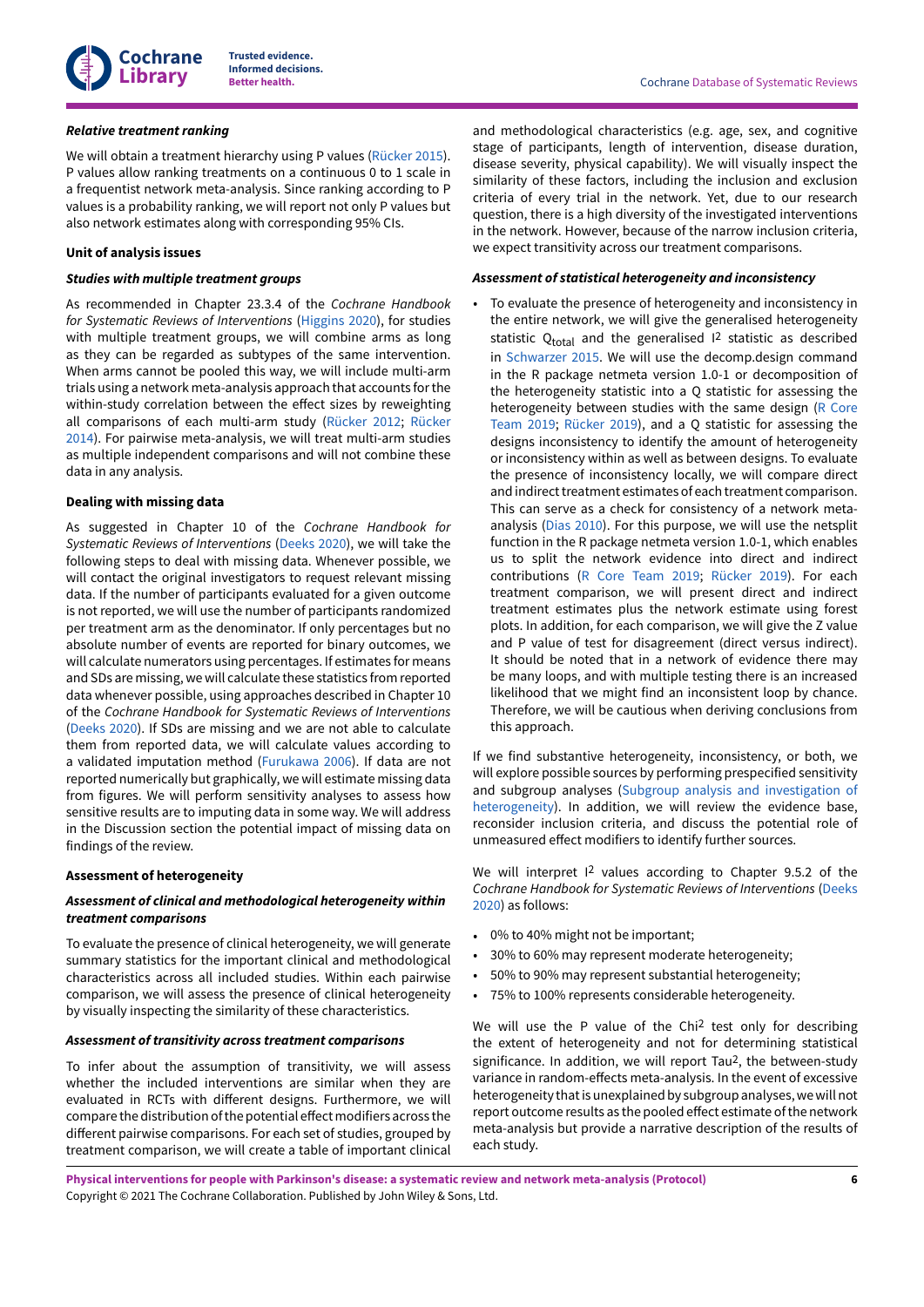

## **Assessment of reporting biases**

In pairwise comparisons with at least 10 trials, we will examine the presence of small-study effects graphically by generating funnel plots. We will use linear regression tests to test for funnel plot asymmetry [\(Egger](#page-9-20) 1997). We will consider a P value < 0.1 significant forthis test(Page [2020b\)](#page-10-16).Wewill additionally consider comparisonadjusted funnel plots and the accompanying regression test to assess selection bias. We will examine the presence of small-study effects for the primary outcome only. Moreover, we will search study registries to identify completed, but not published trials.

## **Data synthesis**

#### *Methods for direct treatment comparisons*

Pairwise comparisons are part of the network meta-analysis, thus we do not plan to perform additional pairwise meta-analyses. To outline available direct evidence, we will provide forest plots for pairwise comparisons without giving an overall estimate. Only when there are insufficient data to be combined in a network meta-analysis (e.g. in the case of inconsistency), we will perform pairwise meta-analyses according to recommendations provided in Chapter 10 of the *Cochrane Handbook for Systematic Reviews of Interventions* [\(Deeks 2020\)](#page-9-17). We will use random-effects models. We will use the R package meta for statistical analyses. (R Core [Team](#page-11-18) [2019](#page-11-18); [Schwarzer](#page-11-20) 2007). When trials are clinically too heterogenous to be combined, we will perform only subgroup analyses, without calculating an overall estimate.

## *Methods for indirect and mixed comparisons*

Should the data be considered sufficiently similar to be combined, we will perform a network meta-analysis using the frequentist weighted least- squares approach described by [Rücker](#page-11-15) 2012. We will use a random-effects model, taking into account the correlated treatment effects in multi-arm studies. We will assume a common estimate for the heterogeneity variance across the different comparisons. To evaluate the extent to which treatments are connected, we will give a network plot for our primary and secondary outcomes. For each comparison, we will give the estimated treatment effect along with its 95% CI. We will graphically present the results using forest plots, with passive control as reference treatment. We will use the R package netmeta version 1.0-1 for statistical analyses (R Core [Team](#page-11-18) 2019; [Rücker](#page-11-19) 2019).

## <span id="page-8-1"></span>**Subgroup analysis and investigation of heterogeneity**

We will consider performing subgroup analyses using the following characteristics, which might have an effect on the outcomes:

• age  $( $50 \text{ years}, \geq 50 \text{ years}$ );$ 

- sex (male, female);
- cognitive stage (participants without cognitive impairment, participants with cognitive impairment);
- length of intervention  $($  < 12 weeks,  $\geq$  12 weeks).

### **Sensitivity analysis**

We will perform sensitivity analyses to test the robustness of our results by analysing trial results at low overall risk of bias, as judged by using the RoB 2 tool only ([Sterne](#page-11-13) 2019).

#### **Summary of findings and assessment of the certainty of the evidence**

#### *Confidence in the evidence*

Two review authors [ME, AF] will independently rate the confidence in the evidence in the results of the network meta analyses using the Confidence in Network Meta-Analysis (CINeMA) approach [\(Nikolakopoulou](#page-10-17) 2020).

CINeMA considers six domains to be judged:

- within-study bias
- reporting bias
- indirectness
- imprecision
- heterogeneity
- incoherence

#### *'Summary of findings' table*

We will include a 'Summary of findings' table to present the main findings in a transparent and simple tabular format. In particular, we will include key information concerning the confidence in the evidence, the magnitude of effect of the interventions examined, and the sum of available data on the following outcomes:

- clinician-rated impairment and disability;
- patient-rated QoL;
- adverse events.

# <span id="page-8-0"></span>**A C K N O W L E D G E M E N T S**

We would like to thank the members of the editorial team of the Cochrane Movement Disorders Group as well as the Methods Support Unit for their support. We would especially like to thank Gonçalo S Duarte and Kerry Dwan for their helpful comments on the protocol of this review.

This project is funded by the German Ministry for Education and Research (grant no 01KG1902).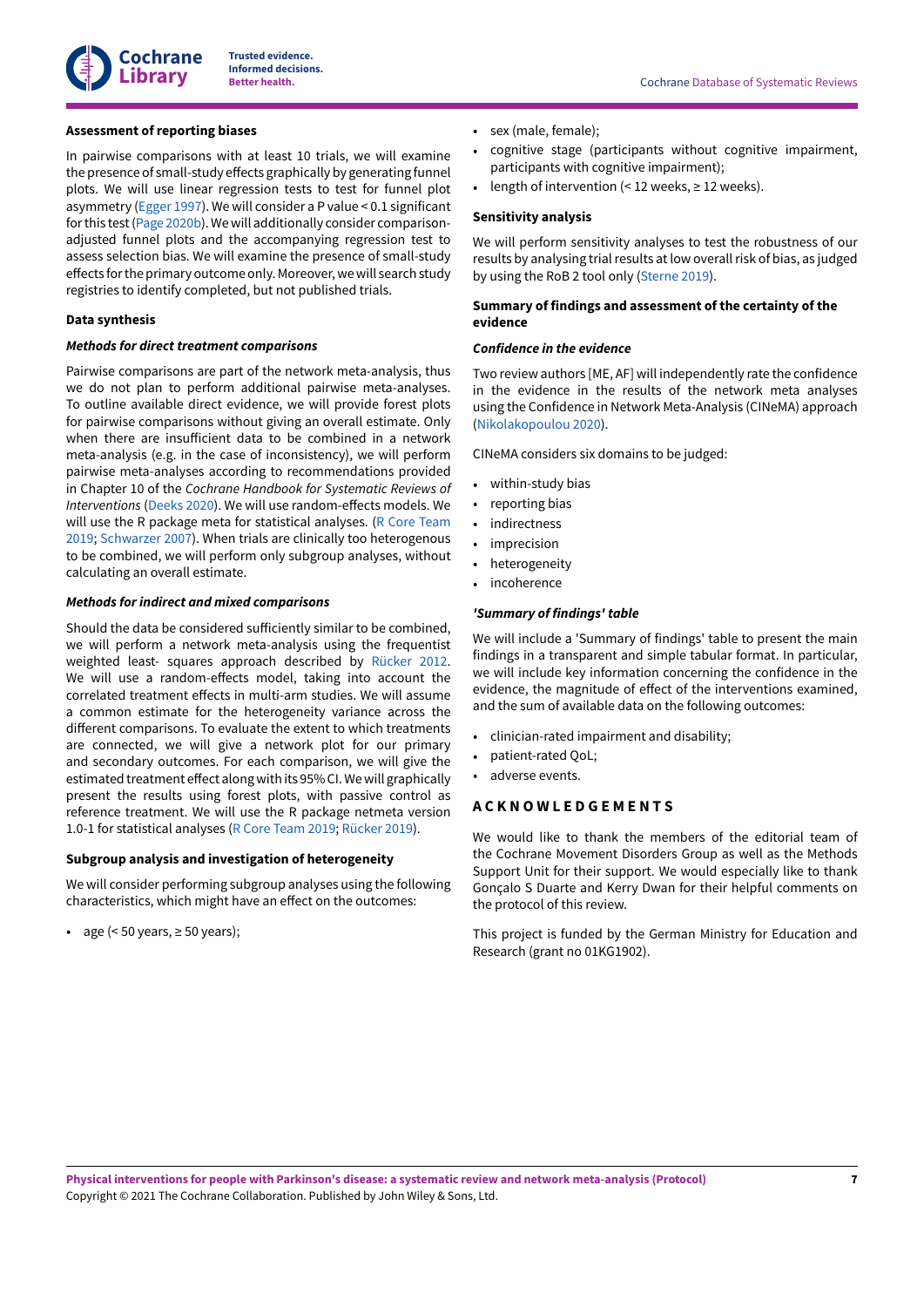

# **REFERENCES**

# <span id="page-9-0"></span>**Additional references**

#### <span id="page-9-3"></span>**Ascherio 2016**

Ascherio A, Schwarzschild MA. The epidemiology of Parkinson's disease: risk factors and prevention. *Lancet Neurology* 2016;**15**(12):1257-72.

#### <span id="page-9-5"></span>**Aum 2018**

Aum DJ, Tierney TS. Deep brain stimulation: foundations and future trends. *Frontiers in Bioscience* 2018;**23**:162-82.

#### <span id="page-9-6"></span>**Bombieri 2017**

Bombieri F, Schena F, Pellegrini B, Barone P, Tinazzi M, Erro R. Walking on four limbs: a systematic review of Nordic walking in Parkinson disease. *Parkinsonism & Related Disorders* 2017;**38**:8-12.

#### <span id="page-9-9"></span>**Cohen 2003**

Cohen AD, Tillerson JL, Smith AD, Schallert T, Zigmond MJ. Neuroprotective effects of prior limb use in 6hydroxydopamine-treated rats: possible role of GDNF. *Journal of Neurochemnistry* 2003;**85**(2):299-305.

#### <span id="page-9-8"></span>**Cusso 2016**

Cusso ME, Donald KJ, Khoo TK. The impact of physical activity on non-motor symptoms in Parkinson's disease: a systematic review. *Frontiers in Medicine (Lausanne)* 2016;**3**:35.

#### <span id="page-9-7"></span>**Ćwiękała-Lewis 2017**

Ćwiękała-Lewis KJ, Gallek M, Taylor-Piliae RE. The effects of Tai Chi on physical function and well-being among persons with Parkinson's disease: a systematic review. *Journal of Bodywork and Movement Therapies* 2017;**21**(2):414-21.

#### <span id="page-9-2"></span>**Damier 1999**

Damier P, Hirsch EC, Agid Y, Graybiel AM. The substantia nigra of the human brain: II. patterns of loss of dopamine-containing neurons in Parkinson's disease. *Brain* 1999;**122**(8):1437-48.

#### <span id="page-9-17"></span>**Deeks 2020**

Deeks JJ, Higgins JP, Altman DG. Chapter 10: Analysing data and undertaking meta-analyses. In: Higgins JPT, Thomas J, Chandler J, Cumpston M, Li T, Page MJ, Welch VA (editors). Cochrane Handbook for Systematic Reviews of Interventions version 6.1 (updated September 2020). Cochrane, 2020. Available from www.training.cochrane.org/handbook.

#### <span id="page-9-1"></span>**De Lau 2006**

De Lau LM, Breteler MM. Epidemiology of Parkinson's disease. *Lancet Neurology* 2006;**5**(6):525-35.

#### <span id="page-9-19"></span>**Dias 2010**

Dias S, Welten NJ, Caldwell DM, Ades AE. Checking consistency in mixed treatment comparison meta-analysis. *Statistics in Medicine* 2010;**29**(7-8):932-44.

#### <span id="page-9-10"></span>**Dockx 2016**

Dockx K, Bekkers EM, Van den Bergh V, Ginis P, Rochester L, Hausdorff JM, et al. Virtual reality for rehabilitation in

Parkinson's disease. *Cochrane Database of Systematic Reviews* 2016, Issue 12. Art. No: CD006789. [DOI: [10.1002/14651858.CD006789\]](https://doi.org/10.1002%2F14651858.CD006789)

#### <span id="page-9-4"></span>**Dorsey 2018**

Dorsey ER, Elbaz A, Nichols E, Abd-Allah F, Abdelalim A, Adsuar JC, et al, GBD 2016 Parkinson's Disease Collaborators. Global, regional, and national burden of Parkinson's disease, 1990–2016: a systematic analysis for the Global Burden of Disease Study 2016. *Lancet Neurology* 2018;**17**(11):939-53.

#### <span id="page-9-11"></span>**Dos Santos 2017**

Dos Santos DM, Komeroski IG, Monteiro EP, Costa RR, Haas AN. Effects of dance practice on functional mobility, motor symptoms and quality of life in people with Parkinson's disease: a systematic review with meta-analysis. *Aging Clinical and Experimental Research* 2017;**30**(7):727-35.

## <span id="page-9-20"></span>**Egger 1997**

Egger M, Davey Smith G, Schneider M, Minder C. Bias in meta-analysis detected by a simple, graphical test. *BMJ* 1997;**315**(7109):629-34.

#### <span id="page-9-15"></span>**EuroQol Group 1990**

EuroQol Group. EuroQol--a new facility for the measurement of health-related quality of life. *Health Policy* 1990;**16**(3):199-208.

## <span id="page-9-13"></span>**Fahn 1987**

Fahn S, Elton RL. UPDRS Development Committee. Unified Parkinson's Disease Rating Scale. In: Fahn S, Marsden CD, Calne DB, Goldestein M, editors(s). Recent Developments in Parkinson's Disease. Florham Park (NJ): Macmillan Health Care Information, 1987:153-63.

## <span id="page-9-18"></span>**Furukawa 2006**

Furukawa TA, Barbui C, Cipriani A, Brambilla P, Watanabe N. Imputing missing standard deviations in meta-analyses can provide accurate results. *Journal of Clinical Epidemiology* 2006;**59**(1):7-10.

#### <span id="page-9-12"></span>**Goetz 2008**

Goetz CG, Tilley BC, Shaftman SR, Stebbins GT, Fahn S, Martinez-Martin P, et al. Movement Disorder Society-sponsored revision of the Unified Parkinson's Disease Rating Scale (MDS-UPDRS): scale presentation and clinimetric testing results. *Movement Disorders* 2008;**23**(15):2129-70.

## <span id="page-9-16"></span>**Higgins 2020**

Higgins JPT, Thomas J, Chandler J, Cumpston M, Li T, Page MJ, Welch VA (editors). Cochrane Handbook for Systematic Reviews of Interventions version 6.1 (updated September 2020). Cochrane, 2020. Available from www.training.cochrane.org/ handbook.

## <span id="page-9-14"></span>**Hoehn 1967**

Hoehn MM, Yahr MD. Parkinsonism--onset, progression, and mortality. *Neurology* 1967;**17**(5):427.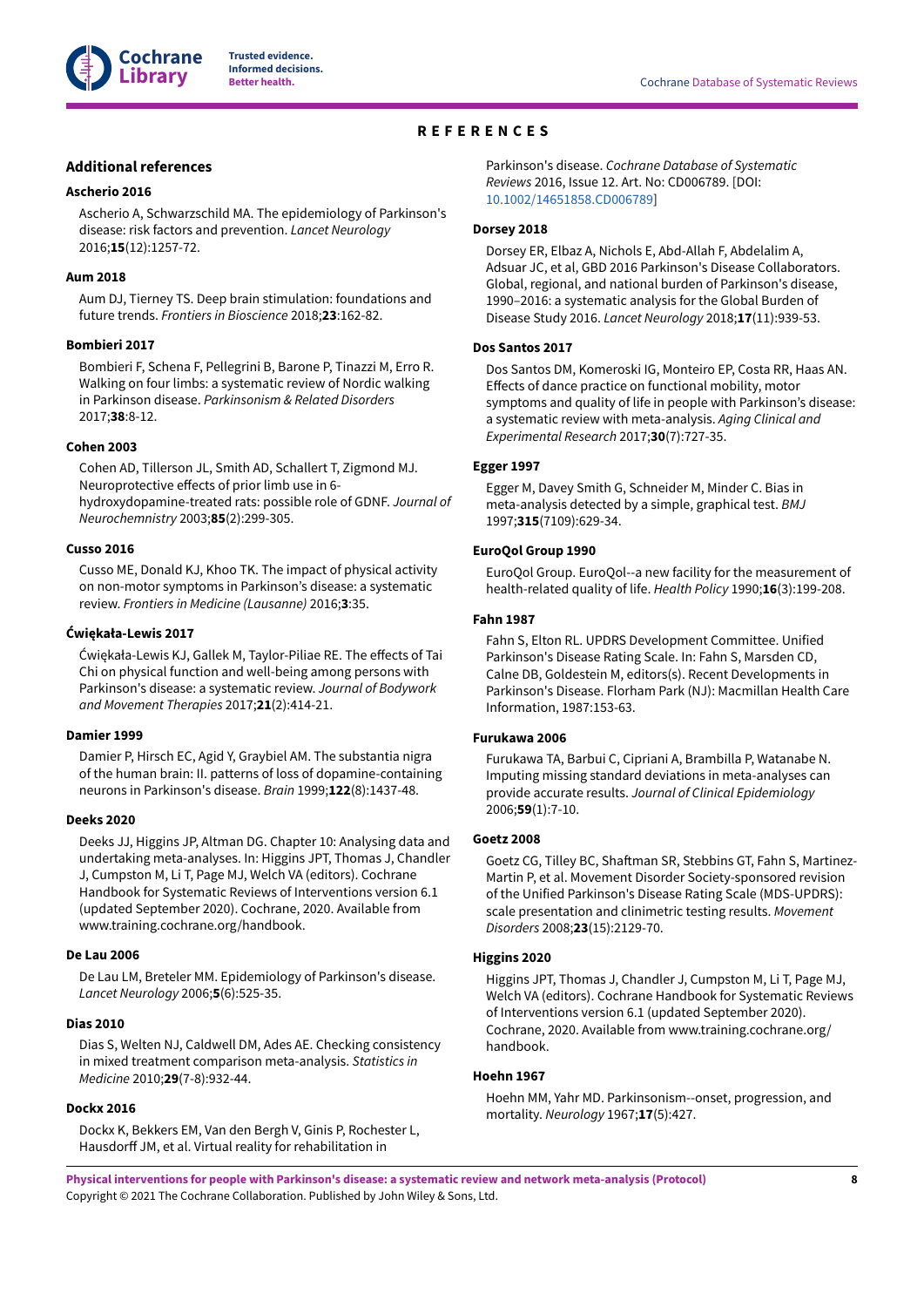

## <span id="page-10-0"></span>**Hughes 1992**

Hughes AJ, Daniel SE, Kilford L, Lees AJ. Accuracy of clinical diagnosis of idiopathic Parkinson's disease: a clinicopathological study of 100 cases. *Journal of Neurology, Neurosurgery & Psychiatry* 1992;**55**(3):181-4.

## <span id="page-10-14"></span>**Hutton 2015**

Hutton B, Salanti G, Caldwell DM, Chaimani A, Schmid CH, Cameron C, Ioannidis JP, Straus S, Thorlund K, Jansen JP, Mulrow C, Catalá-López F, Gøtzsche PC, Dickersin K, Boutron I, Altman DG, Moher D. The PRISMA extension statement for reporting of systematic reviews incorporating network meta-analyses of health care interventions: checklist and explanations. *Annals of Internal Medicine* 2015;**162**(11):777-84.

## <span id="page-10-9"></span>**Jenkinson 1997**

Jenkinson C, Fitzpatrick R, Peto V, Greenhall R, Hyman N. The Parkinson's Disease Questionnaire (PDQ-39): development and validation of a Parkinson's disease summary index score. *Age and Ageing* 1997;**26**(5):353-7.

## <span id="page-10-10"></span>**Jenkinson 1997a**

Jenkinson C, Fitzpatrick R, Peto V, Greenhall R, Hyman N. The PDQ-8: development and validation of a short-form Parkinson's disease questionnaire. *Psychology & Health* 1997;**12**(6):805-14.

## <span id="page-10-1"></span>**Keus 2007**

Keus SH, Bloem BR, Hilten JJ, Ashburn A, Munneke M. Effectiveness of physiotherapy in Parkinson's disease: the feasibility of a randomised controlled trial. *Parkinsonism & Related Disorders* 2007;**13**(2):115-21.

## <span id="page-10-5"></span>**Keus 2014**

Keus S, Munneke M, Graziano M, Paltamaa J, Pelosin E, Domingos J, et al. European physiotherapy guideline for Parkinson's disease: development & implementation. *Movement Disorders* 2014;**29**:S537.

## <span id="page-10-8"></span>**Lamb 2011**

Lamb SE, Becker C, Gillespie LD, Smith JL, Finnegan S, Potter R, et al. Reporting of complex interventions in clinical trials: development of a taxonomy to classify and describe fallprevention interventions. *Trials* 2011;**12**:125.

# <span id="page-10-6"></span>**Lauzé 2016**

Lauzé M, Daneault JF, Duval C. The effects of physical activity in Parkinson's disease: a review. *Journal of Parkinson's disease* 2016;**6**(4):685-98.

## <span id="page-10-11"></span>**Lefebvre 2020**

Lefebvre C, Glanville J, Briscoe S, Littlewood A, Marshall C, Metzendorf M-I, Noel-Storr A, Rader T, Shokraneh F, Thomas J, Wieland LS. Chapter 4: Searching for and selecting studies. In: Higgins JPT, Thomas J, Chandler J, Cumpston M, Li T, Page MJ, Welch VA (editors). Cochrane Handbook for Systematic Reviews of Interventions version 6.1 (updated September 2020). Cochrane, 2020. Available from www.training.cochrane.org/ handbook.

# <span id="page-10-15"></span>**Li 2020**

Li T, Higgins JPT, Deeks JJ. Chapter 5: Collecting data. In: Higgins JPT, Thomas J, Chandler J, Cumpston M, Li T, Page MJ, Welch VA (editors). Cochrane Handbook for Systematic Reviews of Interventions version 6.1 (updated September 2020). Cochrane, 2020. Available from www.training.cochrane.org/ handbook.

# <span id="page-10-7"></span>**Mak 2017**

Mak MK, Wong-Yu IS, Shen X, Chung CL. Long-term effects of exercise and physical therapy in people with Parkinson disease. *Nature Reviews Neurology* 2017;**13**(11):689.

## <span id="page-10-3"></span>**Martinez-Martin 2011**

Martinez-Martin P, Rodriguez-Blazquez C, Kurtis MM, Chaudhuri KR, Group NV . The impact of non-motor symptoms on health-related quality of life of patients with Parkinson's disease. *Movement Disorders* 2011;**26**(3):399-406.

#### <span id="page-10-12"></span>**Moher 2009**

Moher D, Liberati A, Tetzlaff J, Altman DG, PRISMA Group. Preferred reporting items for systematic reviews and meta-analyses: the PRISMA statement. *PLOS Medicine* 2009;**6**(7):e1000097.

## <span id="page-10-4"></span>**Moisan 2016**

Moisan F, Kab S, Mohamed F, Canonico M, Le Guern M, Quintin C, et al. Parkinson disease male-to-female ratios increase with age: French nationwide study and metaanalysis. *Journal of Neurology, Neurosurgery & Psychiatry* 2016;**87**(9):952-7.

## <span id="page-10-2"></span>**Muslimović 2005**

Muslimović D, Post B, Speelman JD, Schmand B. Cognitive profile of patients with newly diagnosed Parkinson disease. *Neurology* 2005;**65**(8):1239-45.

## <span id="page-10-17"></span>**Nikolakopoulou 2020**

Nikolakopoulou A, Higgins JP, Papakonstantinou T, Chaimani A, Del Giovane C, Egger M, Salanti G. CINeMA: an approach for assessing confidence in the results of a network meta-analysis. *PLOS Medicine* 2020;**17**(4):e1003082.

#### <span id="page-10-13"></span>**Page 2020a**

Page MJ, Cumpston M, Chandler J, Lasserson T. Chapter III: Reporting the review. In: Higgins JPT, Thomas J, Chandler J, Cumpston M, Li T, Page MJ, Welch VA (editors). *Cochrane* Handbook for Systematic Reviews of Interventions version 6.1 (updated September 2020). Cochrane, 2020. Available from www.training.cochrane.org/handbook.

#### <span id="page-10-16"></span>**Page 2020b**

Page MJ, Higgins JPT, Sterne JAC. Chapter 13: Assessing risk of bias due to missing results in a synthesis. In: Higgins JPT, Thomas J, Chandler J, Cumpston M, Li T, Page MJ, Welch VA (editors). *Cochrane Handbook for Systematic Reviews of Interventions* version 6.1 (updated September 2020). Cochrane, 2020. Available from www.training.cochrane.org/handbook.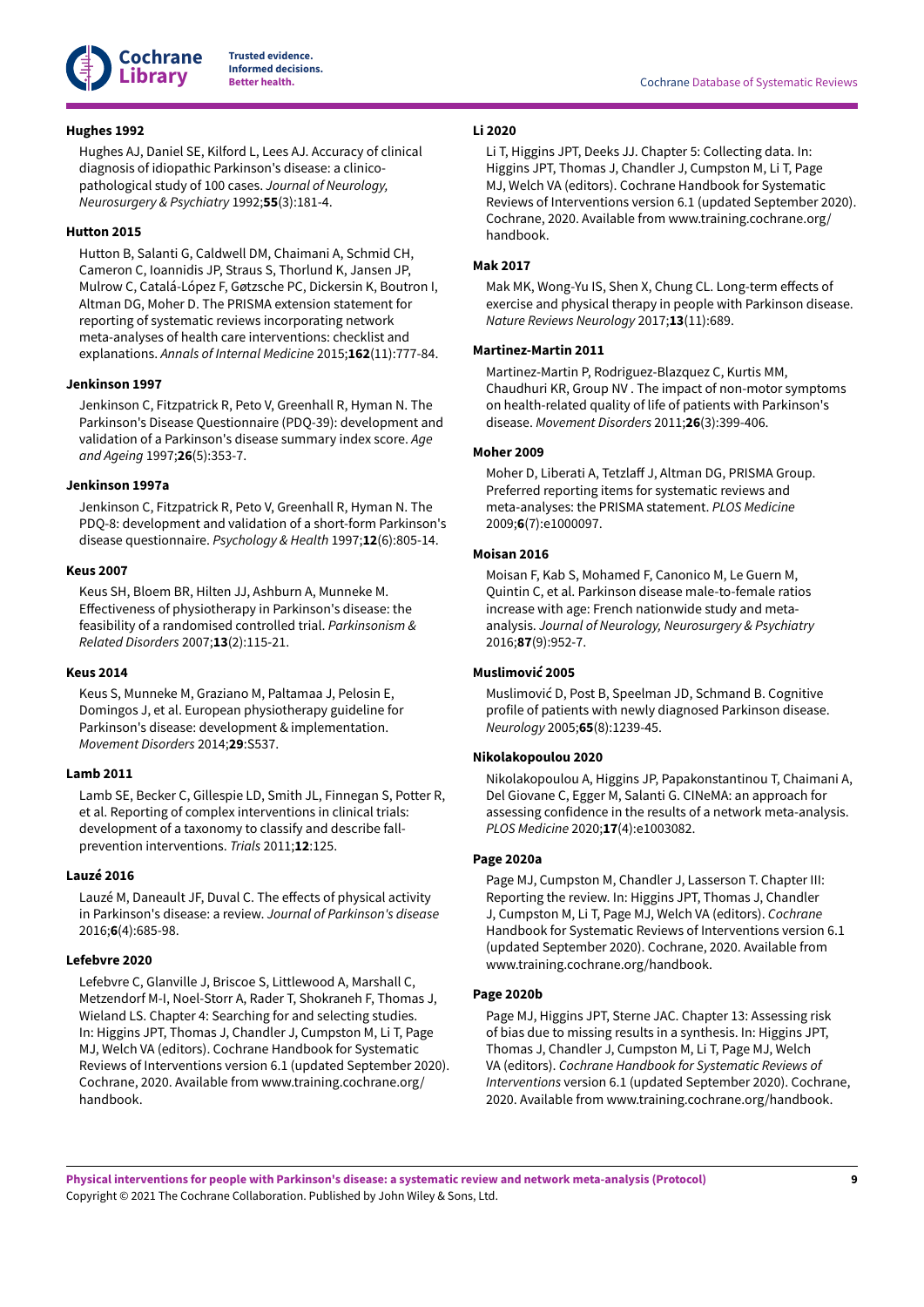

### <span id="page-11-10"></span>**Peto 1995**

Peto V, Jenkinson C, Fitzpatrick R, Greenhall R. The development and validation of a short measure of functioning and well-being for individuals with Parkinson's disease. *Quality of Life Research* 1995;**4**(3):241-8.

# <span id="page-11-5"></span>**Petzinger 2007**

Petzinger GM, Walsh JP, Akopian G, Hogg E, Abernathy A, Arevalo P, et al. Effects of treadmill exercise on dopaminergic transmission in the 1-methyl-4-phenyl-1,2,3,6 tetrahydropyridinelesioned mouse model of basal ganglia injury. *Journal of Neuroscience* 2007;**27**(20):5291-300.

## <span id="page-11-11"></span>**Podsiadlo 1991**

Podsiadlo D, Richardson S. The Timed Up and Go--a test of basic functional mobility for frail elderly persons. *Journal of the American Geriatrics Society* 1991;**39**(2):142-8.

## <span id="page-11-3"></span>**Pringsheim 2014**

Pringsheim T, Jette N, Frolkis A, Steeves TD. The prevalence of Parkinson's disease: a systematic review and meta-analysis. *Movement Disorders* 2014;**29**(13):1583-90.

#### <span id="page-11-1"></span>**Rao 2003**

Rao G, Fisch L, Srinivasan S, D'Amico F, Okada T, Eaton C, et al. Does this patient have Parkinson disease? *JAMA* 2003;**289**(3):347-53.

## <span id="page-11-18"></span>**R Core Team 2019 [Computer program]**

R Foundation for Statistical Computing R: a language and environment for statistical computing. R Core Team, Version 3.6.1. Vienna: R Foundation for Statistical Computing, 2019. Available at www.R-project.org.

#### <span id="page-11-12"></span>**RevMan 2014 [Computer program]**

Nordic Cochrane Centre, The Cochrane Collaboration Review Manager 5 (RevMan 5). Version 5.3. Copenhagen: Nordic Cochrane Centre, The Cochrane Collaboration, 2014.

#### <span id="page-11-2"></span>**Rizek 2016**

Rizek P, Kumar N, Jog MS. An update on the diagnosis and treatment of Parkinson disease. *Canadian Medical Association Journal* 2016;**188**(16):1157-65.

## <span id="page-11-15"></span>**Rücker 2012**

Rücker G. Network meta-analysis, electrical networks and graph theory. *Research Synthesis Methods* 2012;**3**(4):312-24.

## <span id="page-11-16"></span>**Rücker 2014**

Rücker G, Schwarzer G. Reduce dimension or reduce weights? Comparing two approaches to multi-arm studies in network meta-analysis. *Statistics in Medicine* 2014;**33**(25):4353-69.

#### <span id="page-11-14"></span>**Rücker 2015**

Rücker G, Schwarzer G. Ranking treatments in frequentist network meta-analysis works without resampling methods. *BMC Medical Research Methodology* 2015;**15**:58.

## <span id="page-11-19"></span>**Rücker 2019 [Computer program]**

netmeta: network meta-analysis using frequentist methods. R package. Rücker G, Krahn U, König J, Efthimiou O, Schwarzer G, Version 1.1-0. 2019. Available from https://CRAN.R-project.org/ package=netmeta.

#### **Schunemann 2020**

Schunemann HJ, Vist GE, Higgins JPT, Santesso N, Deeks JJ, Glaziou P, et al on the behalf of the Cochrane GRADEing Methods Group. Chapter 15: Interpreting results and drawing conclusions. In: Higgins JPT, Thomas J, Chandler J, Cumpston M, Li T, Page MJ, Welch VA (editors). Cochrane Handbook for Systematic Reviews of Interventions version 6.1 (updated September 2020). Cochrane, 2020. Available from www.cochrane-handbook.org.

#### <span id="page-11-20"></span>**Schwarzer 2007**

Schwarzer G. meta: an R package for meta-analysis. *R news* 2007;**7**(3):40-5.

## <span id="page-11-17"></span>**Schwarzer 2015**

Schwarzer G, Carpenter JR, Rücker G. Chapter 8: Network metaanalysis. In: Schwarzer G, Carpenter JR, Rücker G, editors(s). Meta-Analysis with R. Basel: Springer International Publishing Switzerland, 2015:187-216.

## <span id="page-11-7"></span>**Sherrington 2019**

Sherrington C, Fairhall NJ, Wallbank GK, Tiedemann A, Michaleff ZA, Howard K, et al. Exercise for preventing falls in older people living in the community. *Cochrane Database of Systematic Reviews* 2019, Issue 1. Art. No: CD012424. [DOI: [10.1002/14651858.CD012424\]](https://doi.org/10.1002%2F14651858.CD012424)

#### <span id="page-11-0"></span>**Shulman 2001**

Shulman LM, Taback RL, Bean J, Weiner WJ. Comorbidity of the nonmotor symptoms of Parkinson's disease. *Movement Disorders* 2001;**16**(3):507-10.

## <span id="page-11-13"></span>**Sterne 2019**

Sterne JA, Savović J, Page MJ, Elbers RG, Blencowe NS, Boutron I, et al. RoB 2: a revised tool for assessing risk of bias in randomised trials. *BMJ* 2019;**366**:l4898.

#### <span id="page-11-4"></span>**Tomlinson 2013**

Tomlinson CL, Patel S, Meek C, Herd CP, Clarke CE, Stowe R, et al. Physiotherapy versus placebo or no intervention in Parkinson's disease. *Cochrane Database of Systematic Reviews* 2013, Issue 9. Art. No: CD002817. [DOI: [10.1002/14651858.CD002817\]](https://doi.org/10.1002%2F14651858.CD002817)

## <span id="page-11-6"></span>**Tomlinson 2014**

Tomlinson CL, Herd CP, Clarke CE, Meek C, Patel S, Stowe R, et al. Physiotherapy for Parkinson's disease: a comparison of techniques. *Cochrane Database of Systematic Reviews* 2014, Issue 6. Art. No: CD002815. [DOI: [10.1002/14651858.CD002815\]](https://doi.org/10.1002%2F14651858.CD002815)

#### <span id="page-11-8"></span>**Webster 1968**

Webster DD. Critical analysis of disability in Parkinson's disease. *Modern Treatment* 1968;**5**(2):257.

## <span id="page-11-9"></span>**Yahr 1969**

Yahr MD, Duvoisin RC, Schear MJ, Barrett RE, Hoehn MM. Treatment of parkinsonism with levodopa. *Archives of Neurology* 1969;**21**(4):343-54.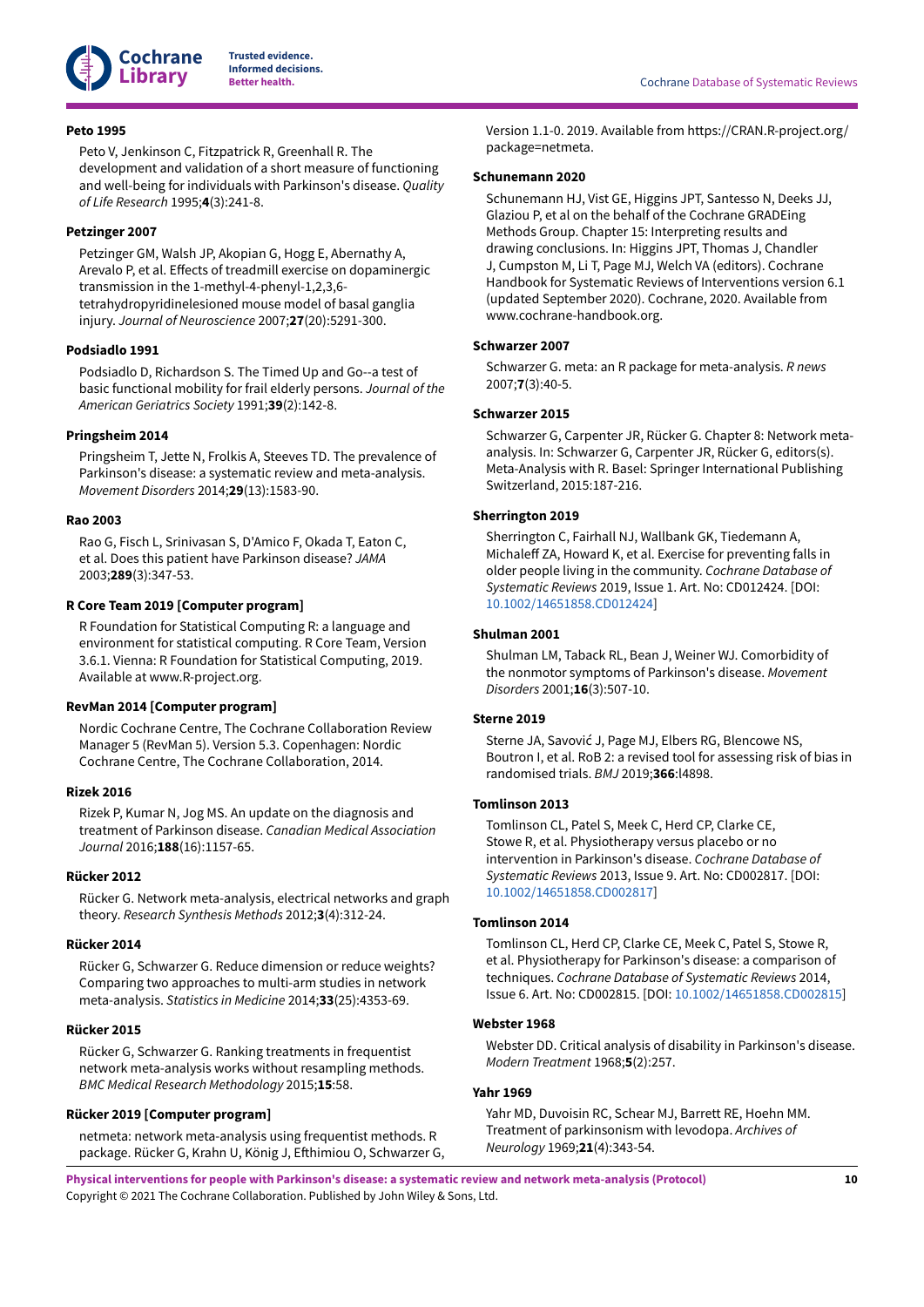

#### <span id="page-12-1"></span>**Yin 2009**

Yin HH, Mulcare SP, Hilario MR, Clouse E, Holloway T, Davis MI, Hansson AC, Lovinger DM, Costa RM. Dynamic reorganization

# <span id="page-12-0"></span>**A P P E N D I C E S**

# <span id="page-12-2"></span>**Appendix 1. MEDLINE search strategy (preliminary)**

Medline (via OvidSP)

of striatal circuits during the acquisition and consolidation of a skill. *Nature Neuroscience* 2009;**12**(3):333-41.

| #                | <b>Searches</b>                   |
|------------------|-----------------------------------|
| $\mathbf{1}$     | exp PARKINSON DISEASE/            |
| $\overline{2}$   | parkinson*.tw,kf.                 |
| 3                | $or/1-2$                          |
| 4                | exp SOFTWARE/                     |
| 5                | software.mp.                      |
| 6                | game.mp.                          |
| $\overline{7}$   | gaming.mp.                        |
| $\,8\,$          | play*.mp.                         |
| $\boldsymbol{9}$ | simulation*.mp.                   |
| 10               | program*.mp.                      |
| $11\,$           | techni*.mp.                       |
| 12               | video.mp.                         |
| 13               | VIRTUAL REALITY EXPOSURE THERAPY/ |
| 14               | user-computer interface.mp.       |
| 15               | interactive.mp.                   |
| 16               | virtual*.mp.                      |
| 17               | vr.mp.                            |
| 18               | augmented.mp.                     |
| 19               | exergam*.mp.                      |
| $20\,$           | kinect.mp.                        |
| $21\,$           | nintendo wii.mp.                  |
| 22               | microsoft xbox.mp.                |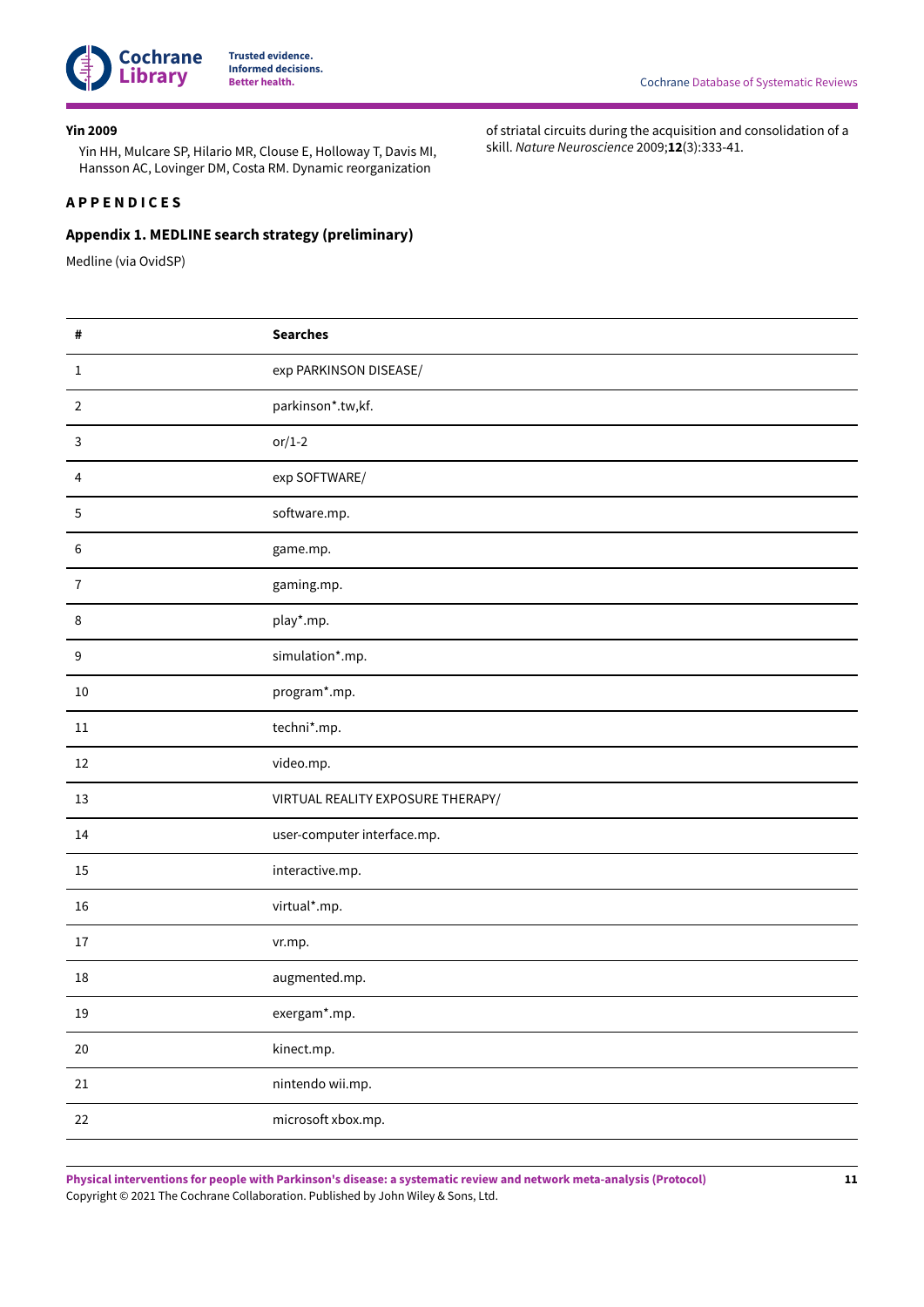

| or/4-22                          |
|----------------------------------|
| biofeedback.mp.                  |
| exp MOVEMENT/                    |
| movement.mp.                     |
| exp PHYSICAL THERAPY MODALITIES/ |
| exp PHYSICAL FITNESS/            |
| fitness.mp.                      |
| exp MUSCLE STRENGTH/             |
| strength.mp.                     |
| muscle.mp.                       |
| locomot*.mp.                     |
| exp BODY WEIGHT/                 |
| (weight* adj1 body*).mp.         |
| (weight* adj2 training*).mp.     |
| motor activity.mp.               |
| or/24-37                         |
| exp EXERCISE/                    |
| exercise*.mp.                    |
| activit*.mp.                     |
| sport*.mp.                       |
| train*.mp.                       |
| intervention*.mp.                |
| condition*.mp.                   |
| exp PHYSICAL ENDURANCE/          |
| endurance.mp.                    |
| exp GAIT/                        |
| gait*.mp.                        |
| postural balance.mp.             |
|                                  |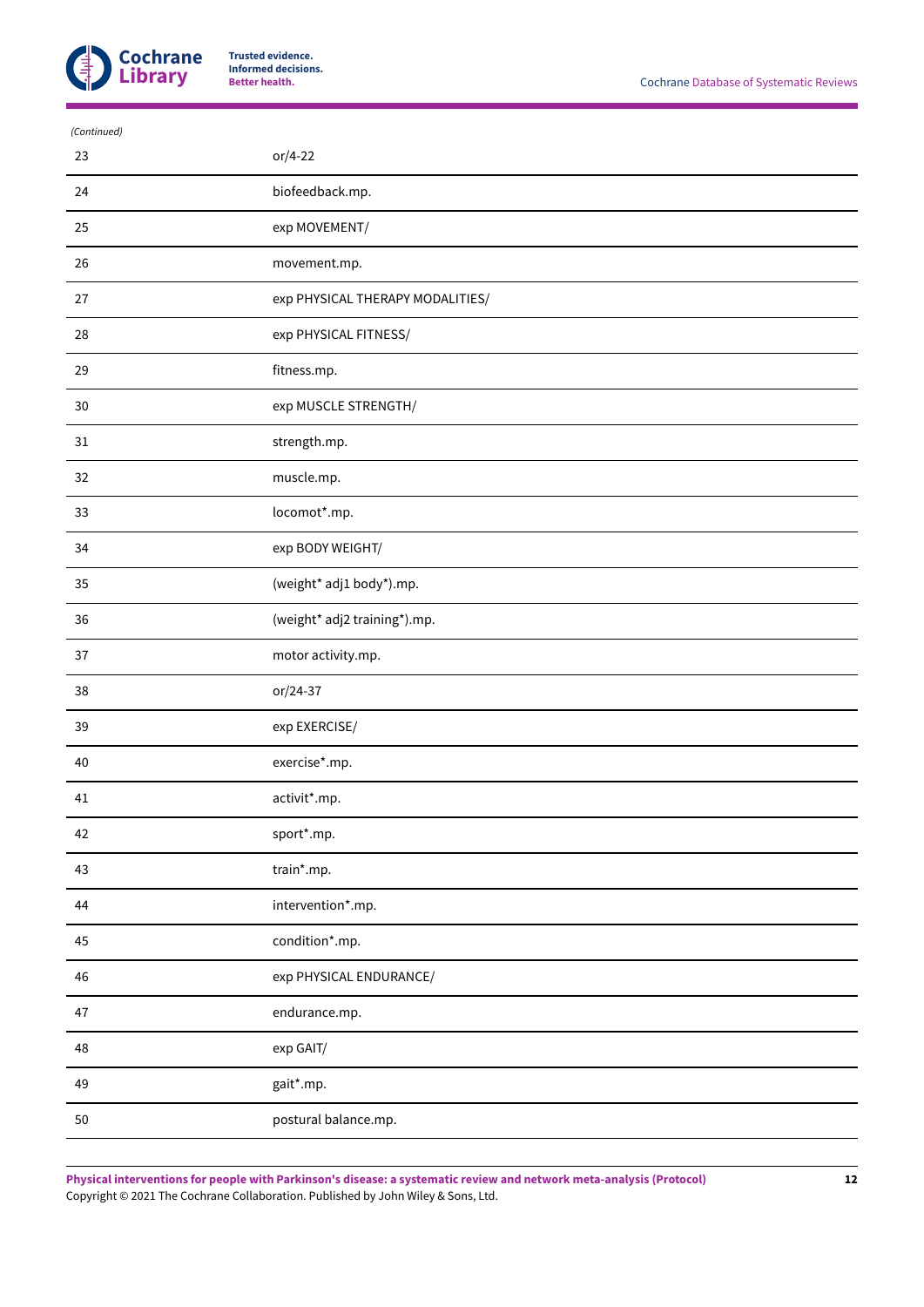

| (Continued) |                                                                                                            |
|-------------|------------------------------------------------------------------------------------------------------------|
| 51          | exp DANCING/                                                                                               |
| 52          | danc*.mp.                                                                                                  |
| 53          | tango.mp.                                                                                                  |
| 54          | exp MARTIAL ARTS/                                                                                          |
| 55          | martial art*.mp.                                                                                           |
| 56          | aerobic.mp.                                                                                                |
| 57          | (boxing or shadowboxing).mp.                                                                               |
| 58          | treadmill*.mp.                                                                                             |
| 59          | karate.mp.                                                                                                 |
| 60          | exp WALKING/                                                                                               |
| 61          | walking.mp.                                                                                                |
| 62          | BICYCLING/                                                                                                 |
| 63          | bicycle*.mp.                                                                                               |
| 64          | or/39-63                                                                                                   |
| 65          | MEDICINE, CHINESE TRADITIONAL/                                                                             |
| 66          | traditional chinese exercise.mp.                                                                           |
| 67          | or/65-66                                                                                                   |
| 68          | exp MIND-BODY THERAPIES/                                                                                   |
| 69          | (mind adj1 body).mp.                                                                                       |
| $70\,$      | Tai ji/                                                                                                    |
| 71          | ((chi adj1 tai) or (tai adj1 ji*) or taiji* or taichi* or t'ai chi).mp.                                    |
| 72          | (wuqinxi or baduanjin or yijiejing).mp.                                                                    |
| $73\,$      | QIGONG/                                                                                                    |
| 74          | (qi-gong* or qigong*).mp.                                                                                  |
| $75\,$      | ((qi* adj2 (gong* or kung* or chung* or gung*)) or (chi* adj2 (gong* or kung* or chung* or<br>gung*))).mp. |
| 76          | yoga.mp.                                                                                                   |
| 77          | (asana or pranayama or dhyana).mp.                                                                         |
| 78          | pilates.mp.                                                                                                |
|             |                                                                                                            |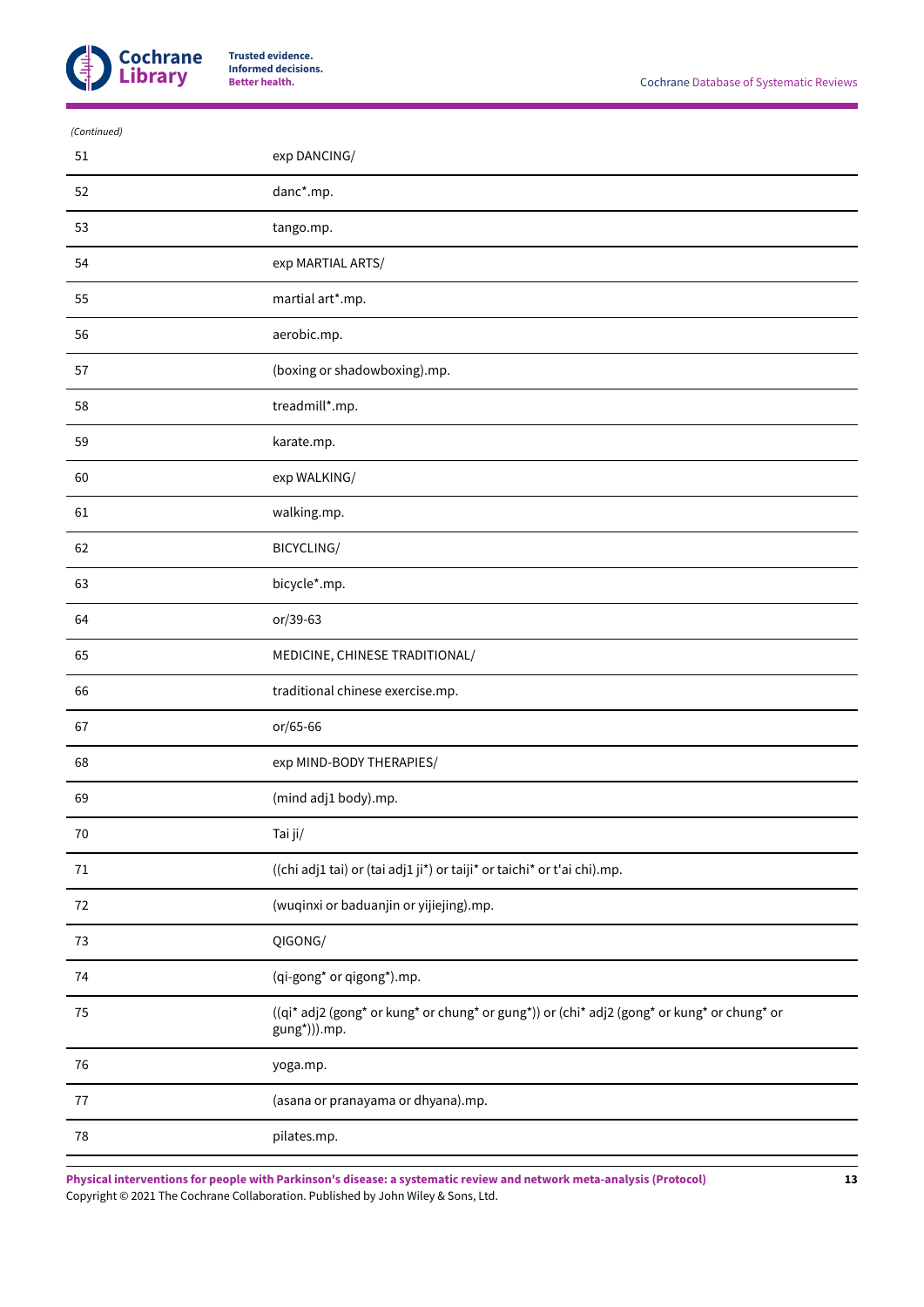

| (Continued) |                                               |
|-------------|-----------------------------------------------|
| 79          | or/68-78                                      |
| 80          | exp REHABILITATION/                           |
| 81          | rehab*.mp.                                    |
| 82          | exp THERAPEUTICS/                             |
| 83          | therap*.mp.                                   |
| 84          | physical*.mp.                                 |
| 85          | physiotherapy.mp.                             |
| 86          | exercise therapy.mp.                          |
| 87          | exp EXERCISE TEST/                            |
| 88          | exercise test.mp.                             |
| 89          | strengthening program*.mp.                    |
| 90          | progressive resistance training.mp.           |
| 91          | cardiorespiratory.mp.                         |
| 92          | exp CARDIOVASCULAR SYSTEM/                    |
| 93          | cardiovascular.mp.                            |
| 94          | aqua*.mp.                                     |
| 95          | hydrotherapy.mp.                              |
| 96          | (Isvt-big or lsvtbig).mp.                     |
| 97          | ("Lee Silverman Voice Treatment" and big).mp. |
| 98          | periodicity.mp.                               |
| 99          | socio environmental.mp.                       |
| 100         | (whole body adj1 vibration*).mp.              |
| 101         | or/80-100                                     |
| 102         | 23 or 38 or 64 or 67 or 79 or 101             |
| 103         | randomized controlled trial.pt.               |
| 104         | controlled clinical trial.pt.                 |
| 105         | randomi?ed.ab.                                |
| 106         | placebo.ab.                                   |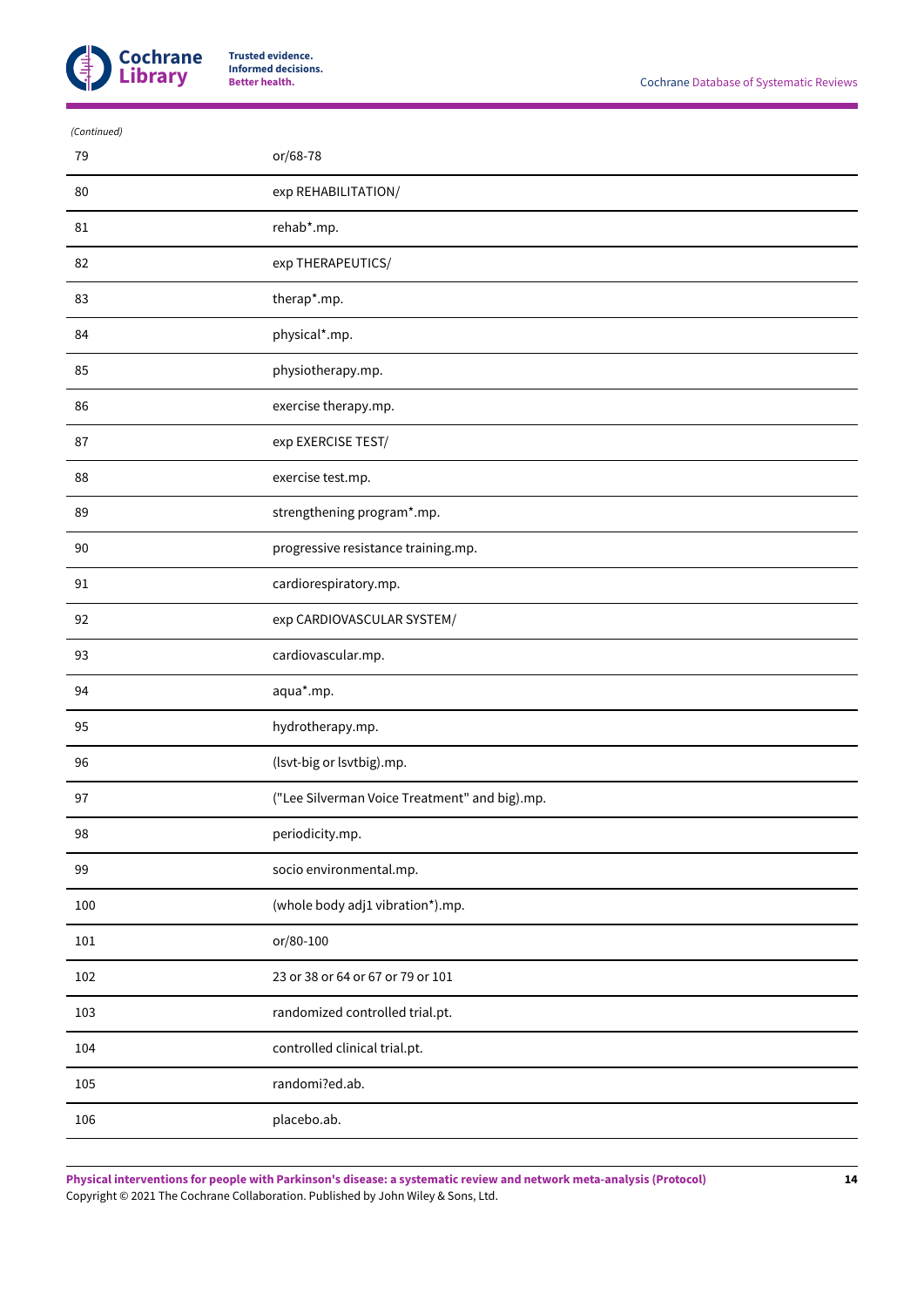

| (Continued) |                              |
|-------------|------------------------------|
| 107         | clinical trials as topic.sh. |
| 108         | randomly.ab.                 |
| 109         | trial.ti.                    |
| 110         | or/103-109                   |
| 111         | exp animals/ not humans/     |
| 112         | 110 not 111                  |
| 113         | 3 and 102 and 112            |
|             |                              |

**key:** exp # /: explode # MeSH subject heading, tw: text word. kf: keyword heading word mp: multiple purpose, ti: title, ab: abstract, pt: publication type, \*: truncation, ?: wildcard, adj#: adjacent within # number of words searchline #103-#112 Cochrane RCT-Filter, sensitivity- and precision-maximizing version

# <span id="page-16-0"></span>**H I S T O R Y**

Protocol first published: Issue 1, 2021

# <span id="page-16-1"></span>**C O N T R I B U T I O N S O F A U T H O R S**

| Draft the protocol                  | MR, FK, ME, EK, NS                       |
|-------------------------------------|------------------------------------------|
| Develop and run the search strategy | IM, JH                                   |
| Obtain copies of studies            | FK                                       |
| Select which studies to include     | MR, ME, HL-J                             |
| Extract data from studies           | MR, ME, HL-J                             |
| Enter data into RevMan              | FK, ME                                   |
| Carry out the analysis              | AA, MR, ME                               |
| Interpret the analysis              | MR, FK, ME, HL-J, DC, AA, EK, CE, AD, NS |
| Draft the final review              | All authors                              |
| Update the final review             | MR, FK, ME, HL-J, DC, EK, NS             |

## <span id="page-16-2"></span>**D E C L A R A T I O N S O F I N T E R E S T**

MR: Award of the grant by Federal Ministry of Education and Research for the University Hospital of Cologne to perform this systematic review does not lead to a conflict of interest.

ME: Award of the grant by Federal Ministry of Education and Research for the University Hospital of Cologne to perform this systematic review does not lead to a conflict of interest.

HL-J: Award of the grant by Federal Ministry of Education and Research for the University Hospital of Cologne to perform this systematic review does not lead to a conflict of interest.

**Physical interventions for people with Parkinson's disease: a systematic review and network meta-analysis (Protocol)** Copyright © 2021 The Cochrane Collaboration. Published by John Wiley & Sons, Ltd.